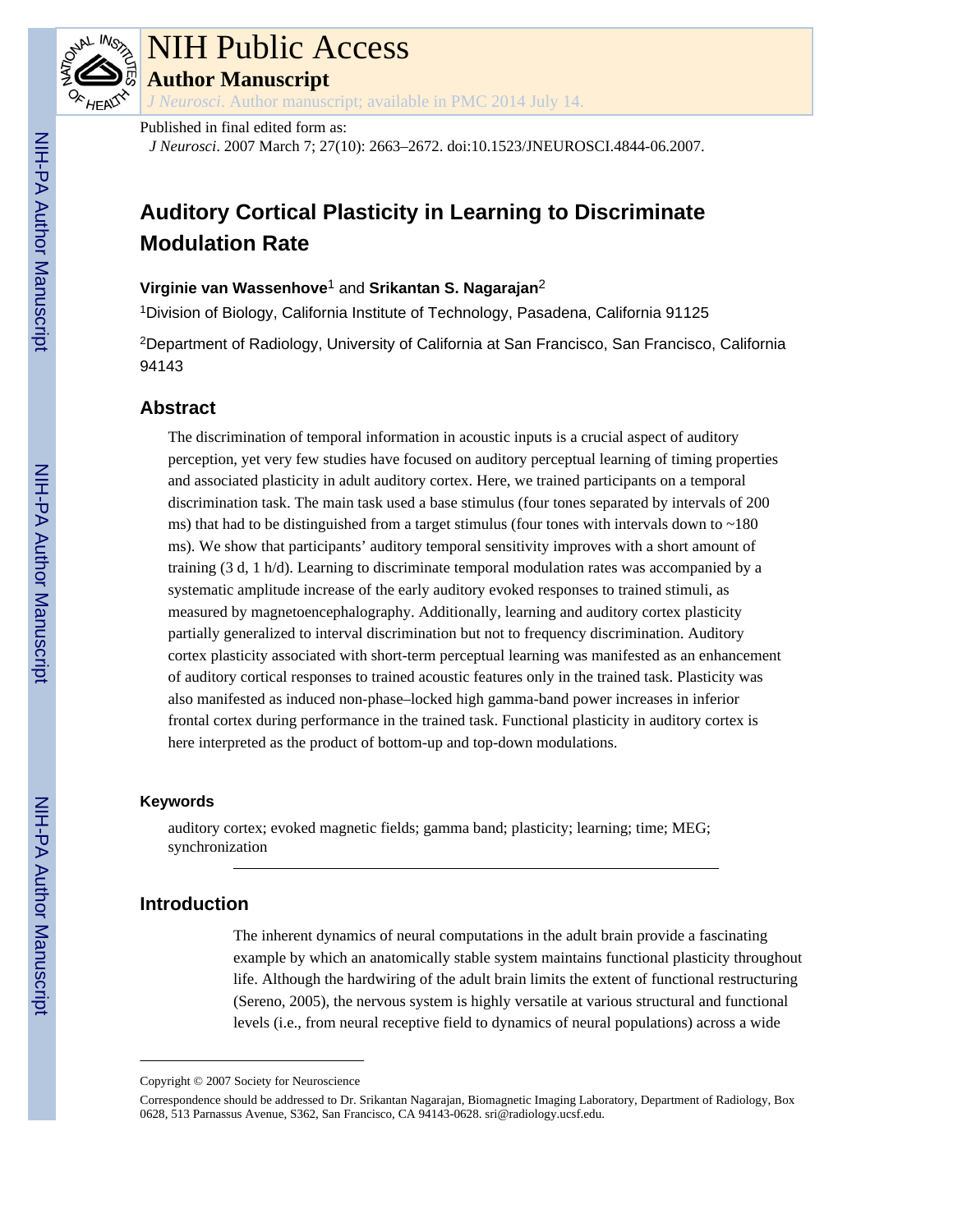range of temporal scales (Gilbert, 1998). The goals of the current study were to examine the early stages of long-term auditory perceptual learning in a modulation-rate discrimination task. Although previous studies on auditory learning in the temporal dimension have used intensive training (as much as 10 d), the first 3 d of training leads to learning that has not yet reached asymptote (Wright et al., 1997; Karmarkar and Buonomano, 2003). Here, we thus hypothesized that the underlying neural mechanisms for the early stage of learning would reflect rapid plasticity in auditory cortex.

Perceptual improvements most likely involve profound restructuring of the underlying neural substrates associated with the long-term representation of a novel (but learned) stimulus together with the increased sensitivity to the trained stimulus set (Schoups et al., 2001; Ghose, 2004). In auditory perceptual learning, the trained perceptual dimension and the task difficulty determine the efficacy, rate, and specificity of learning. For instance, training on a pitch/frequency discrimination task leads to rapid and robust learning (Demany, 1985; Irvine et al., 1985; Moore et al., 2003; Hawkey et al., 2004), although optimal learning may depend on task difficulty (Amitay et al., 2006). In contrast, recent studies show that the discrimination of time intervals is enhanced in the auditory and somatosensory modalities only after intensive training (Wright et al., 1997; Nagarajan et al., 1998; Karmarkar and Buonomano, 2003). To date, very few studies have addressed the neural mechanisms underlying auditory perceptual learning, and virtually none have specifically focused on the time dimension despite its fundamental role in the perceptual categorization of acoustic events. Likewise, the effect of task, attention level, and stimulus context on learning-induced auditory cortex plasticity has primarily been overlooked, despite recent evidence that top-down effects result in important modulatory effects in primary sensory areas (Li et al., 2004; Petkov et al., 2004).

Here, we thus ask whether 3 d of training suffice to significantly improve the discrimination of temporally modulated tone trains and whether the hypothesized improvements are associated with systematic plasticity in auditory cortex. All experiments (training, pretraining, and posttraining sessions) (see Table 1) were performed while participants were recorded under magnetoencephalography (MEG). In the pretraining (day 1) and posttraining (day 5) sessions, task and attention-related effects were tested by examining responses to untrained tasks and to passive listening of learned and novel modulation rates. Both learning of modulation-rate discrimination and the generalizability of learning were tested by examining transfer to the frequency (pitch) and the time (interval) dimensions (for a description and examples of training and test stimuli, see supplemental data, available at www.jneurosci.org as supplemental material).

## **Materials and Methods**

#### **Participants**

Nine volunteers (six females; mean age, 31 years) took part in the study. All were strongly right-handed according to the Edinburgh handedness questionnaire (Oddfield, 1971) and had normal hearing and normal or corrected-to-normal vision. Volunteers were paid for their participation. The experiment was conducted in accordance with the Committee on Human Research of the University of California at San Francisco and the Declaration of Helsinki.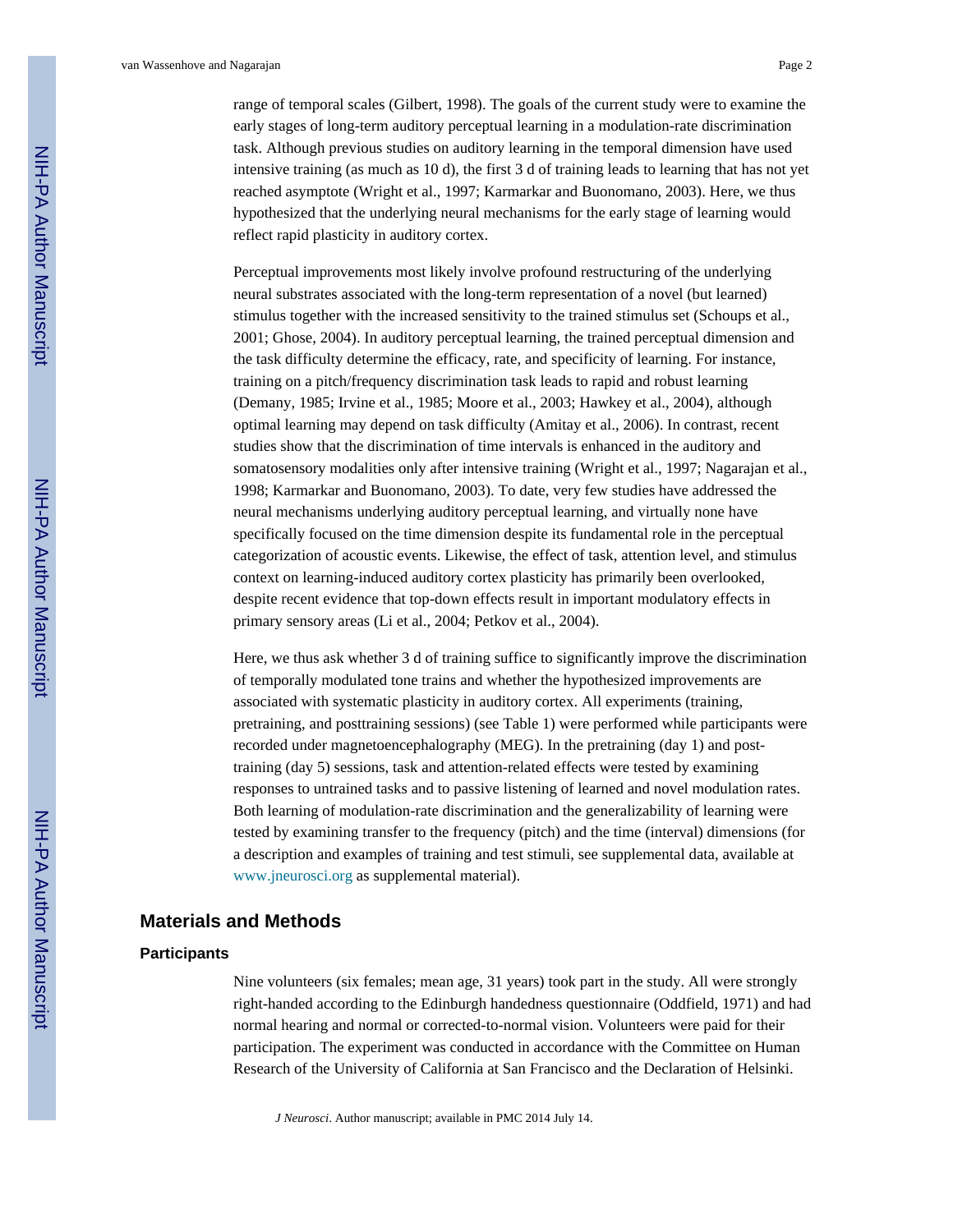## **Stimuli**

In all experiments, the smallest component of the stimuli was a 30-ms-duration 1 kHz tone pip (including a linear 5 ms rise/fall.) A schematic description of all stimuli is provided in the supplemental data (available at www.jneurosci.org as supplemental material). In the temporal modulation rate discrimination task (trained task), the BASE stimulus consisted of four such tone pips modulated at 5 Hz. Precisely, the "temporal modulation rate" here refers to the rate at which the tones were being presented. The standard stimulus or BASE consisted of a 5 Hz temporal modulation tone train, i.e., four tone pips with 200 ms stimulus onset asynchrony (SOA). Each trial consisted of a BASE and one of five TARGET stimuli. The TARGETS consisted of a similar four tone train but this time modulated at variable rates of 5.03125, 5.0625, 5.125, 5.25, or 5.5 Hz (i.e., from SOA of ~198 to ~181 ms). BASE and TARGET stimuli were presented with an average interstimulus interval of 1.5 s.

Additional passive and active controls were used (see below, Procedure) in the pretraining and posttraining sessions (day 1 and day 5.) Active controls were two-interval, two alternative forced-choice tasks, hence identical to the trained task. Each trial consisted of a pair of stimuli to be compared (i.e., the BASE and one of five TARGET stimuli). The first control task consisted of an interval discrimination paradigm, in which all stimuli had the same temporal specifications as in the trained task but differed in the number of tones composing the stimuli; namely, the stimuli consisted of two tones instead of four tones. In this control, the BASE consisted of two tone pips modulated at 5 Hz, and the TARGETS were modulated at 5.03125, 5.0625, 5.125, 5.25, or 5.5 Hz. In a second control task, a frequency discrimination paradigm was used, in which the BASE stimulus was identical to the trained task (a tone train composed of four tone pips modulated at 5 Hz) whereas the TARGETS consisted of a 5 Hz modulated tone train with variable carrier frequencies of the tone pip, which could take any of the following values: 1.0025, 1.005, 1.01, 1.015, or 1.025 kHz.

Two additional controls were tested under passive listening conditions, in which participants attentively listened to the stimuli without requirements to discriminate. The first control or "localizer" consisted of the presentation of a single 1 kHz tone pip at a rate of 0.5 Hz (i.e., well below the rate of the tone train stimuli used in previous tasks). This localizer control was presented before and after each MEG session on each day. The second passive control consisted of the presentations of 5 and 13 Hz modulated tone trains that were pseudorandomly intermixed with an average interstimulus interval of 1.5 s. The 5 Hz modulated tone train was identical to the BASE used in the trained task. The 13 Hz modulated tone train solely differed from the BASE in its modulation rate (13 Hz instead of 5 Hz, otherwise composed of four 1 kHz tone pips).

#### **Procedure**

The study took place over 5 consecutive days at the same time of day (i.e., morning, afternoon, or evening). Training days 2–4 consisted only of a temporal modulation rate discrimination task for which participants received feedback after each trial (as well as a passive localizer control.) During each 1 h daily training session, participants were tested on four blocks of 200 trials for a total of 2400 trials in the 3 d of training (800 trials per day and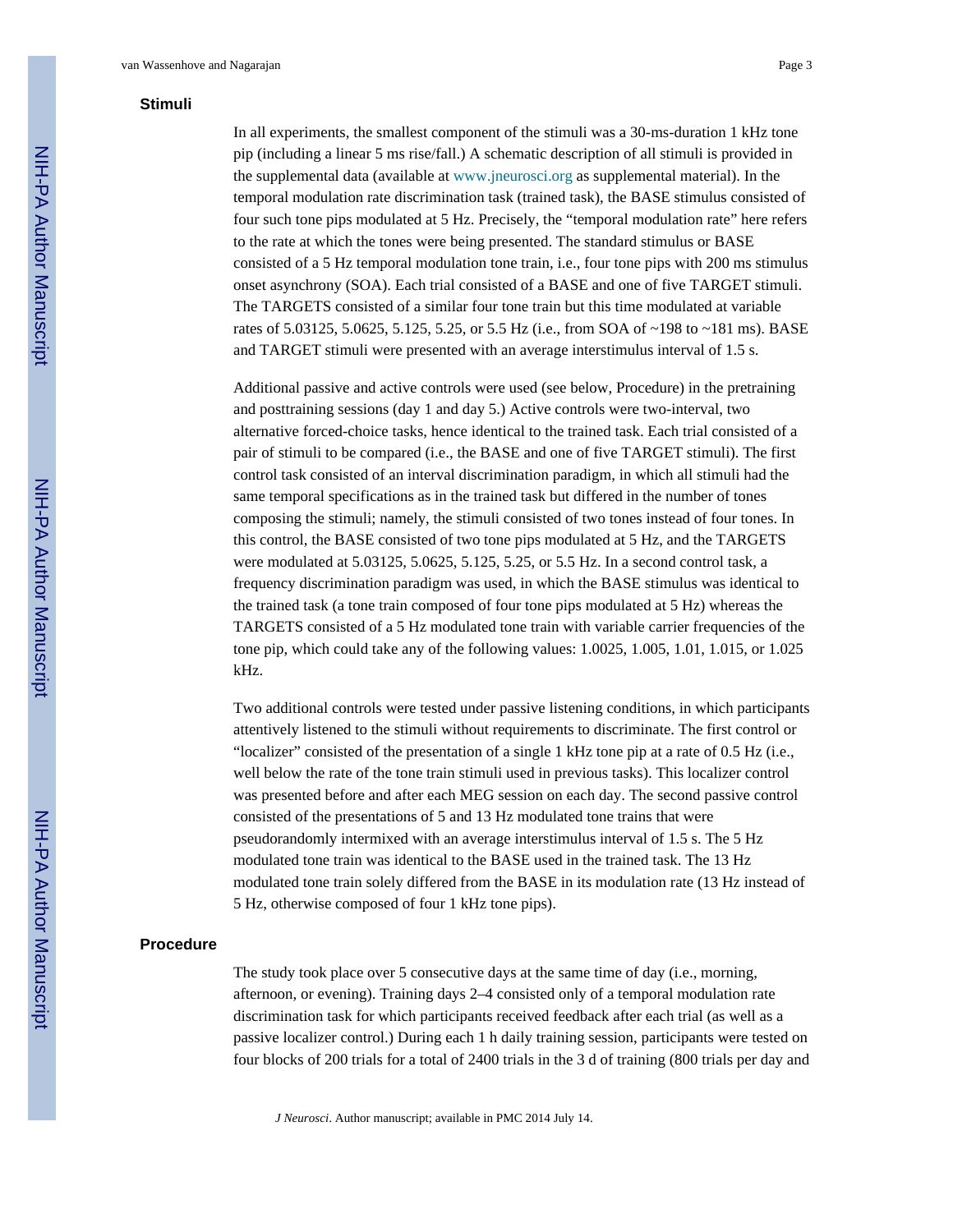per 1 h of MEG experiment.) Hence, participants received feedback 480 times for each possible BASE/TARGET discrimination.

In the pretraining (day 1) and posttraining (day 5) sessions, several controls were included together with the trained task for a total of  $\sim$ 1.25 h of MEG recording. The order of task presentation was identical for each participant, as described in Table 1. First, the trained temporal modulation rate discrimination task was tested this time without feedback. This presentation block consisted of 200 trials (40 presentations of each possible BASE/ TARGET discrimination). Additionally, frequency and interval discrimination tasks were introduced, and each of them consisted of the presentation of 200 trials (40 presentations for each possible BASE/TARGET discrimination). No feedback was provided on any of these tasks. Two additional passive listening controls were also tested during these sessions. In the passive conditions, participants were told to be attentive to the stimuli, although no response was required. First, 5 and 13 Hz temporally modulated tone trains were presented 100 times each. This block lasted only ~5 min for a total of 200 stimuli. Note that the 5 Hz temporally modulated tone train was entirely identical to the BASE of the trained task. Second, the localizer controls consisted of presenting 100 times a 1 kHz tone pip (simplest constituent of the stimuli used in the trained and control tasks), before ("initial") and after ("final") each MEG recording sessions. This localizer control was tested every day (i.e., days 1–5), before and after a session.

In all active tasks, each trial consisted of a pair of stimuli (one TARGET and one BASE) presented in random order (i.e., the BASE could be followed by the TARGET or the TARGET could be followed by the BASE). The tasks were a two-interval alternative forced choice, and participants were asked to report which stimulus in the pair was the "slowest" (or the "lowest" in the frequency discrimination task) by pressing one of two buttons labeled "first" and "second." During the training sessions, participants received feedback after each response. The feedback was provided visually on a monitor screen and consisted of a white symbolic pattern ("####") that changed color according to the correctness of the response; when participants' discrimination between the BASE and the TARGET was correct, the pattern turned green, and, when it was incorrect, the pattern turned red. The feedback cue lasted 300 ms. In the passive listening controls and in the "no feedback sessions" (pretraining and posttraining days), the same visual #### pattern was constantly displayed on the screen, always in white color. The interstimulus intervals were pseudorandomized and partially determined by the reaction time of the participants. In all sessions, the auditory stimuli were presented dichotically through Etymotic earphones (Etymotic Research, Elk Grove Village, IL). The sound level was set to a comfortable hearing level of ~75 dB.

#### **MEG and magnetic resonance imaging recordings**

Data were collected using a whole-head MEG system (275 channels; VSM MedTech, Port Coquitlam, British Columbia, Canada) at a sampling rate of 1200 Hz. The position of the head in the MEG Dewar relative to the MEG sensors was determined before and after each block by means of three small coils placed at landmark sites (i.e., nasion and left and right preauricular). The MEG localization information was used in conjunction with magnetic resonance imaging (MRI) scans [1.5 T scanner (GE Healthcare, Milwaukee, WI); flip angle,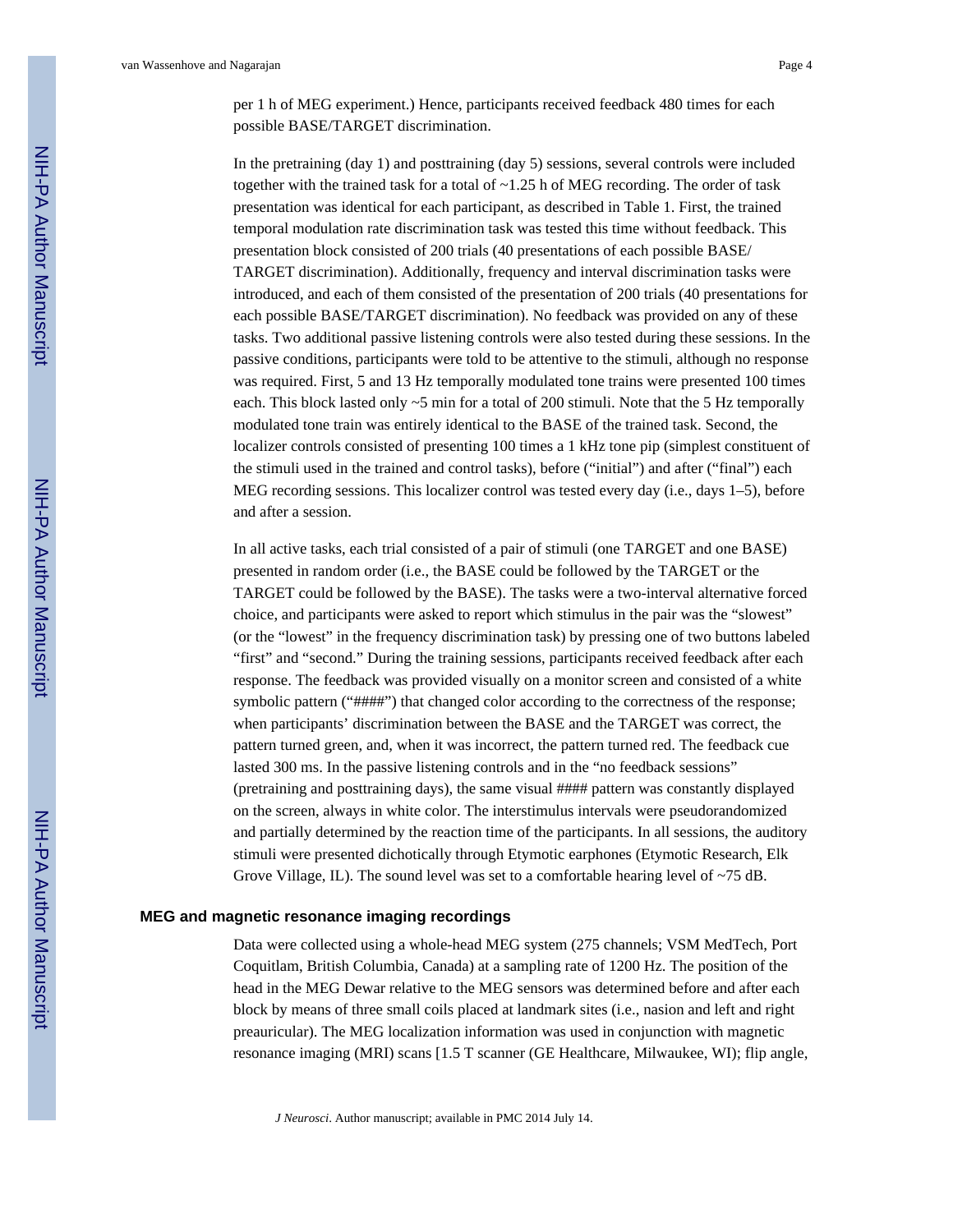$40^{\circ}$ ; repetition time, 27 ms; echo time, 6 ms; field of view,  $240 \times 240$  mm; 1.5 mm slice thickness;  $256 \times 256 \times 124$  pixels]. The three coils were put at the same locations for both the MEG and MRI scans, and the coregistration of the MRI data and the MEG localization results was based on these three fiducial points. The coregistration was used to produce the final image showing both anatomical and functional information. Note that, because of technical and personal reasons, we obtained an MRI scan in only four of the nine participants.

#### **Data analysis**

**Psychophysics—**An individual's performance in each task was computed on the basis of correct responses. Psychometric functions were constructed for each presentation block and for each session. Psychophysical data were fitted to psychometric curves using a maximumlikelihood methodology via "Psignifit" routines (Wichmann and Hill, 2001). The resulting fits allowed estimates of each individual's perceptual thresholds.

**MEG-evoked responses—**The analysis of evoked responses obtained with MEG was made using commercial software provided by the MEG manufacturer. The average evoked magnetic fields were obtained by averaging the epochs obtained with each stimulus presentation in each block and for each order of presentation on an individual basis. Epochs contaminated by muscle or blink artifacts over 1.5 pT (10% slope) were disregarded. Individuals' average data were then bandpass filtered at 2–40 Hz. Classic auditory evoked magnetic field (AEMF) (m50, m100, and m200) were parameterized in time (latency, in milliseconds) and amplitude [root mean square (RMS)] for each individual. Resulting parameterization was then submitted to statistical analysis.

**Statistics—**Repeated-measures ANOVAs were performed using SPSS software (SPSS, Chicago, IL). Specific factors and parameters for psychophysical and MEG data are detailed in Results.

**MEG dipole fits—**Dipole fits were computed using commercial software provided by the MEG manufacturer. Equivalent current dipoles (ECD) of average MEG responses were obtained by assuming a spherical conducting medium with an origin based on individual MRI scans. The localizer data were used to determine the location of the m100 responses in left and right auditory cortices. The resulting position and orientation of the ECD were fixed (after nonsignificant changes between blocks and sessions; for details, see Results and Fig. 4), and a spatiotemporal fit was then performed for the remaining of the average responses in the other tasks. Only sources with a goodness of fit higher than 85% were accepted. The dipole moments (*Q* value) were analyzed for each test (temporal modulation rate, interval, frequency discrimination, and passive listening). Dipole fits were performed on all nine participants.

**Adaptive spatial filtering analysis—**This analysis was only performed on four of nine participants, i.e., participants for whom MRI scans were available and for the trained task data (rate discrimination task). Adaptive spatial filtering was used to estimate sources activity modulation within specific frequency bands. To perform this procedure, single-trial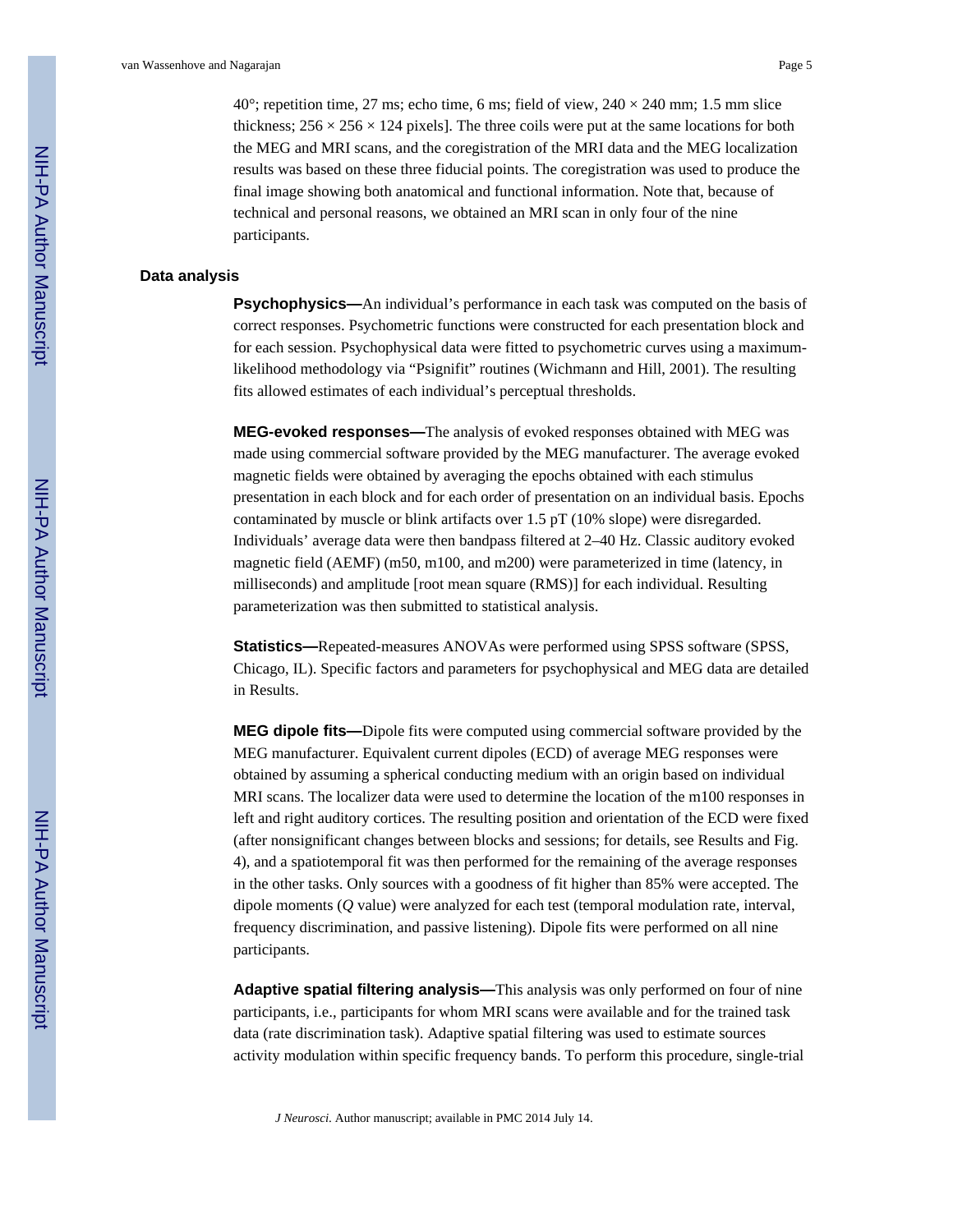van Wassenhove and Nagarajan Page 6

MEG data (up to 100 trials per participant and condition) were divided into segments corresponding to baseline (prestimulus) and active periods (250 and 500 ms, respectively, in sliding windows of 250 ms with 125 ms overlap). An estimate of the source activity at each voxel in the brain, based on the MEG data, was calculated as  $S_{\bf r}(t) = w_{\bf r}^T m(t)$ , where **r** is the position of the voxel,  $S_{\bf r}(t)$  is the strength of the dipole moment at location **r**,  $w_{\bf r}^T$  is a vector of spatial filtering coefficient that operates on the data, and **m**(*t*) is the data vector of magnetic field measurements at time *t*. Therefore, an estimate of source power at each voxel in the brain is given by  $S_{\mathbf{r}}^2(t) = [\mathbf{w}_\mathbf{r}^T \mathbf{m}(t)]^2$ , and integrating over time yields source variance  $S_r^2 = w_r^T C w_r$ , where the covariance matrix is  $C = MM^T/T$ , with M being the spatiotemporal data matrix. Solving for **w** by minimizing source variance, subject to  $w_{\mathbf{r}}^T b_{\mathbf{r}} = 1$ , yields,

$$
\mathbf{w_r} \hspace{-1mm} = \hspace{-1mm} \frac{\mathbf{C^{-1}b_r}}{\mathbf{b_r^T C^{-1}b_r}}
$$

where *b***<sup>r</sup>** is the forward solution for a unit current dipole at position **r**.

The estimate of the power (P) of the activity at each voxel is then given by the following:

$$
P = \frac{1}{b_r C^{-1} b_r}.
$$

The forward solution was computed assuming a multiple local-sphere spherical volume conductor model based on each participant's MRI.

A functional image was then made up of ratio of the power in each voxel reconstructed for the active and control/baseline windows. For each voxel, a pseudo-*F* value was computed as follows: let  $F = A/C$ , where A is the active-state source power, and C is the control-state source power at a particular voxel. The pseudo-*F* value was  $pF = F - 1$  if  $F > 1$ , and  $pF = 1$ − 1/*F* if *F* < 1. For our subjects, images were computed for a region of interest (ROI) of *x* = [−10.0, 10.0 cm], *y* = [−9.0, 9.0 cm], and *z* = [0.0, 14 cm], relative to the head frame, in 5 mm steps; this ROI enclosed the entire head, in all cases.

Adaptive spatial filtering was performed for each classic frequency range, namely theta (4–7 Hz), alpha (8–12 Hz), beta (12–25 Hz), low gamma (25–50 Hz), and high gamma (70–100 Hz). In Results, the anatomical landmark provided results from localization of the statistically significant power source maps parameterization (Brodmann's nomenclature) given Montreal Neurologic Institute (MNI) coordinates of individuals' normalized MRI (Dalal et al., 2004).

The time course and amplitude of the estimated activity in each voxel was saved for each stimulus condition (BASE vs TARGET) and for each session (pretraining and posttraining). Training effects were quantified by subtracting the pretraining reconstruction image from the posttraining reconstructions, and residual activity was observed to arise from auditory cortex and its immediate environs.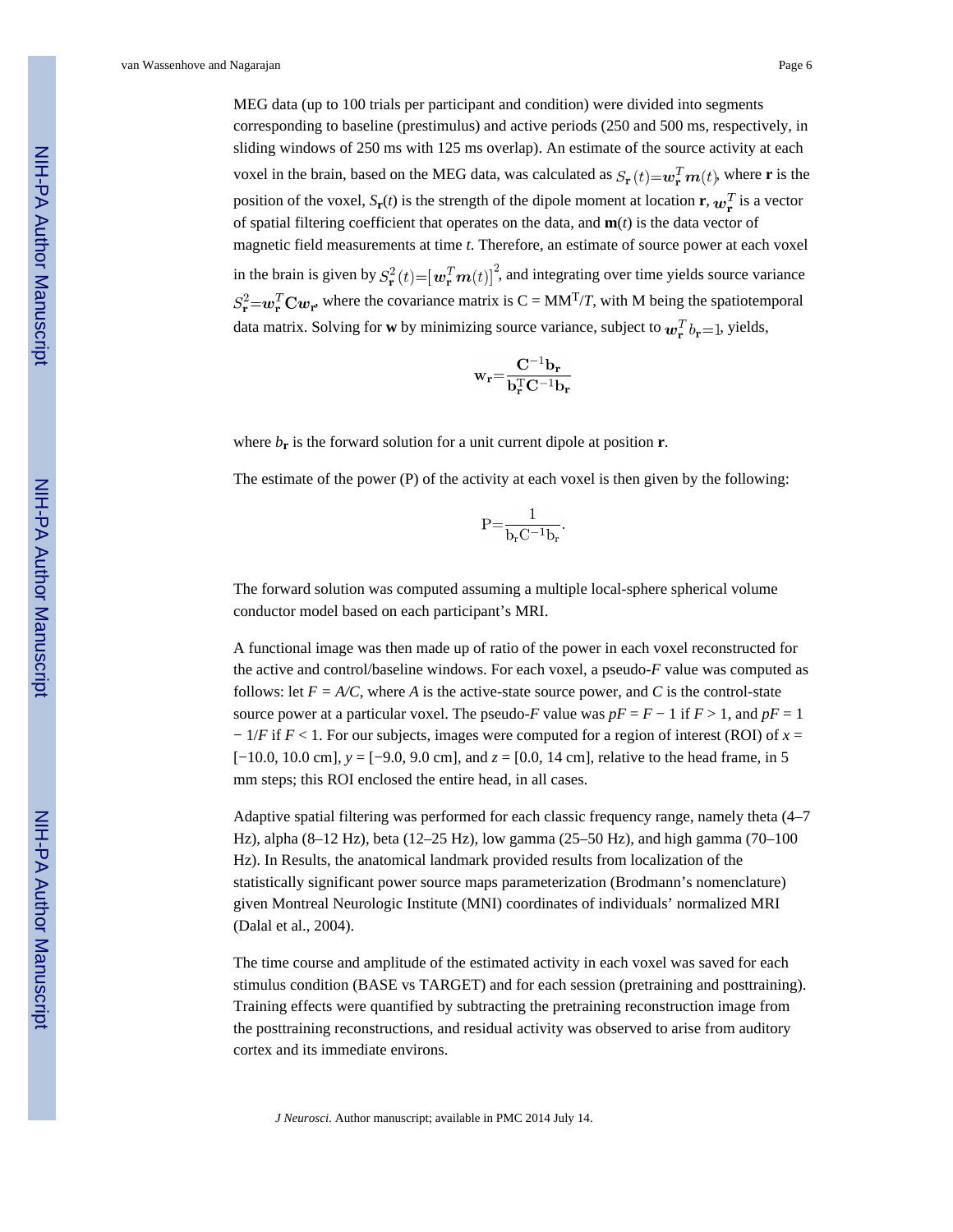## **Results**

#### **Rapid auditory perceptual learning**

First, we show that perceptual learning can be observed in a temporal modulation rate discrimination task with only 3 d of training (i.e., 3 h of training spread over 3 d, 1 h of training per day). Figure 1 shows the average psychometric functions (left row) collected before and after training (open and filled symbols, respectively). Figure 1*a* (left) shows a significant perceptual improvement in the trained task (temporal modulation rate). Individual performances in pretraining and posttraining sessions were submitted to a twoway repeated-measures ANOVA with factors of day (two: pretraining and posttraining) and target rate (five). Significant main effects of training  $(F_{(1,8)} = 11.314; p \quad 0.01)$  and target rate  $(F_{(4,32)} = 27.873$ ; *p* 0.001) were obtained. Although no significant interaction between training and target rate was found, *post hoc* paired *t* tests between pretraining and posttraining performances showed a pattern of improvement in discriminability consistent with the level of performance achieved on the pretraining session. Specifically, no significant effects were observed for the most difficult TARGETS, i.e., targets 1 and 2  $(5.03125 \text{ and } 5.0625 \text{ Hz}, \text{respectively})$  as opposed to targets 3 (5.125 Hz; *p*  $(0.04)$  and 4  $(5.25 \text{ Hz}; p \quad 0.03)$ . Target 5 (5.5 Hz) showed a marginally significant improvement (*p* 0.08), which is consistent with a high initial discrimination performance (>90%) on this TARGET (Fig. 1*a*, left). Hence, targets 3 and 4 showed most perceptual improvement on this task.

Similar two-way repeated-measures ANOVAs were performed on the untrained control tasks tested in the pretraining and posttraining sessions. In the interval discrimination task (Fig. 1*b*, left), marginally significant improvements were observed before and after training  $(F_{(1,8)} = 4.069; p \quad 0.078)$ , along with a significant effect of target rates  $(F_{(4,32)} = 17.723; p$ 

0.004), suggesting a partial transfer of learning to the interval discrimination task. No significant interactions of training with target rates was obtained, but *post hoc t* tests between pretraining and posttraining performances revealed marginally significant learning effects on target 4 ( $p \quad 0.06$ ) and target 5 ( $p \quad 0.07$ ). These results suggest a partial transfer of learning consistent with the improvements observed in the trained task. To the contrary, no learning was observed in the control frequency discrimination task ( $F_{(1,6)} = 0.278$ ; *p* 0.617), suggesting that the transfer of learning is limited to the temporal dimension.

To address the pretraining and posttraining threshold variations, individual psychometric functions were fitted using PsigniFit (version 2.5.6) (Wichmann and Hill, 2001). Figure 1 (right) shows the average perceptual thresholds (75%) derived from the Psignifit Weibull fits. Individuals' perceptual thresholds were submitted to one-way repeatedmeasuresANOVAwith factor of day (two: pretraining and posttraining). A significant decrease of the perceptual threshold was observed in the trained rate discrimination task  $(F<sub>(1,8)</sub> = 7.039; p \quad 0.029)$  (Fig. 1*a*, right). However, neither the interval discrimination task  $(F<sub>(1,8)</sub> = 0.045; p \quad 0.838)$  (Fig. 1*b*, right) nor the frequency discrimination task ( $F<sub>(1,8)</sub> =$ 0.275;  $p$  = 0.614) (Fig. 1*c*, right) showed a significant lowering of the perceptual threshold.

Together, the psychophysical results suggest that 3 d (i.e., 3 h) of training suffice to refine auditory sensitivity to temporal modulation rates. Learning is specific in that only the trained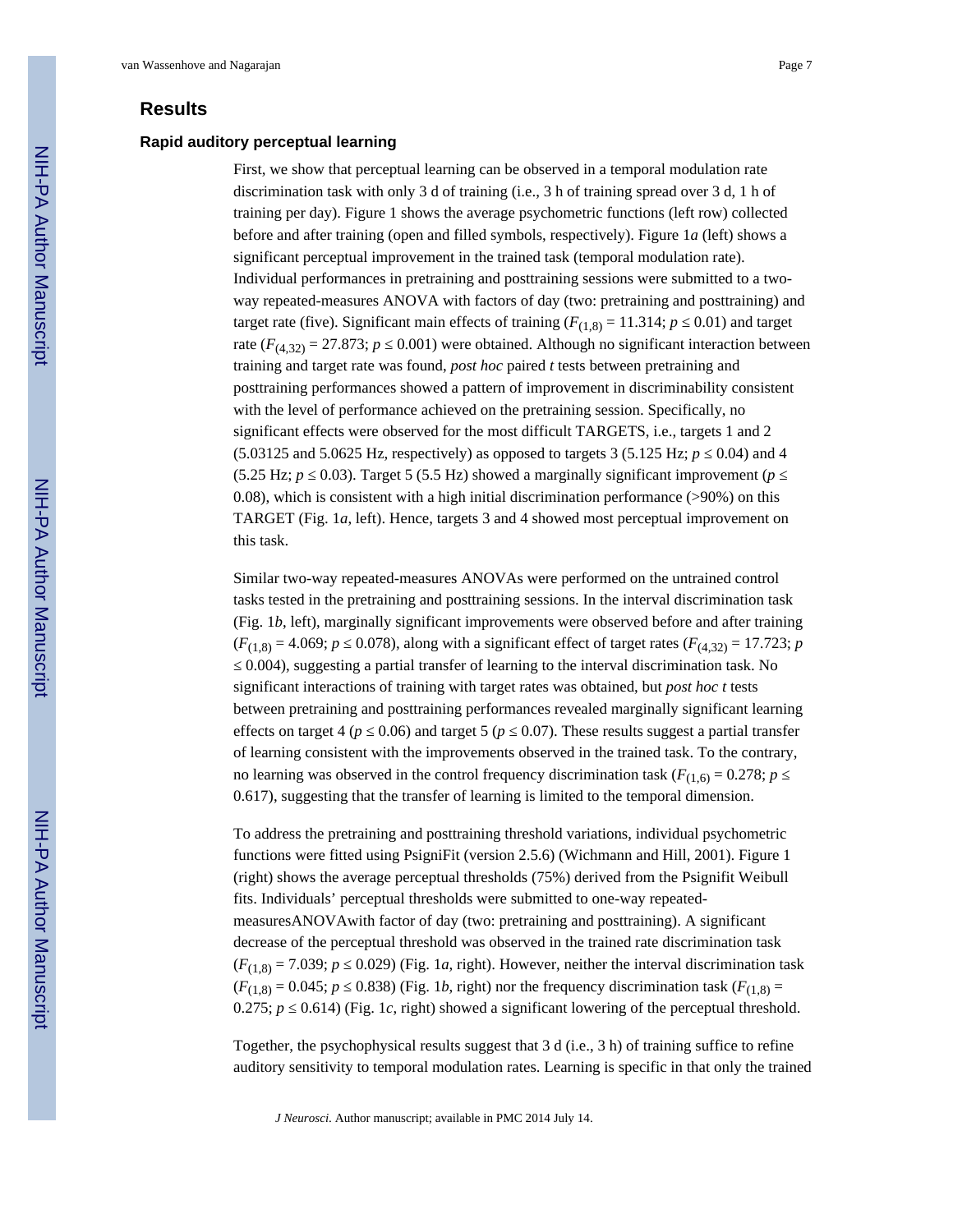task leads to a significant lowering of the perceptual threshold. Nevertheless, the learning partially transfers to some temporal intervals (i.e., same perceptual dimension) but not at all to the frequency dimension.

#### **Plasticity to learned acoustic feature**

The observed learning effects in the trained task were hypothesized to involve changes in low-level acoustic representations, which early auditory evoked magnetic fields are likely to reflect. Figure 2*a* depicts an individual's typical averaged magnetic field traces observed in the left (blue) and right (green) hemispheric sensors to the presentation of the BASE stimulus. The classic m100 and m200 evoked magnetic fields correspond to a temporally localized increased of RMS (compared with prestimulus baseline) at ~100 and ~200 ms poststimulus onset, respectively. The amplitude of the m100 and m200 elicited by the first tone of the BASE was quantified as RMS across MEG sensors located near the temporal lobes and independently for each individual. Figure 2*b* reports the quantification of the m100 and m200 RMS before and after training on the trained task for both hemispheres and averaged across all individuals  $(n = 9)$ . Individuals' RMS values were submitted to a threeway repeated-measures ANOVA with factors of day (two: pretraining and posttraining), order (two: BASE followed by TARGET or TARGET followed by BASE), and hemisphere (two: left and right). A significant increase of RMS between the pretraining and posttraining sessions was found bilaterally for the m100 ( $F_{(1,8)} = 47.863$ ; *p* 0.0001) and the m200  $(F_{(1,8)} = 21.553; p \quad 0.002).$ 

Three-way repeated-measures ANOVAs with RMS as dependent variable and factors of day (two), order (two), and hemisphere (two) were then conducted in the untrained tasks and passive listening conditions to determine whether the observed RMS increase in the trained task was specific to the learning experience.

In the untrained interval discrimination task, a significant bilateral effect of training was observed in the m100 ( $F_{(1,8)} = 10.697$ ; *p* 0.011) and in the m200 ( $F_{(1,8)} = 59.88$ ; *p* 0.0001). Although no significant perceptual threshold decrease was observed in this task, several (easy) TARGETS nevertheless showed significant improvements together with a main effect of target rate. These results suggest that the increased RMS observed for the first tone of the BASE stimulus may be related to the trained perceptual dimension in both the temporal modulation rate and interval discrimination tasks. In the untrained frequency discrimination task, no significant changes of RMS were observed in the m100 ( $F_{(1,8)}$  = 0.42; *p* = 0.535), but a significant increase of RMS was observed in the m200 ( $F_{(1,8)} =$ 7.934;  $p = 0.023$ ). These results further suggest that the m100 RMS increase may be more specific to the perceptual dimension than the m200 RMS variation.

To allow direct comparison between the trained task and the control tasks, relative changes in RMS before and after training were indexed on an individual basis as the ratio of posttraining over pretraining RMS for the m100 and m200, for each hemisphere, each task, and on a per individual basis. The RMS always corresponds to the quantification of the response to the first tone in the BASE. Figure 2*c* reports the grand average posttraining over pretraining RMS ratio for the m100 (top) and m200 (bottom) obtained in all experimental conditions. A positive value indicates an RMS increase from the pretraining to the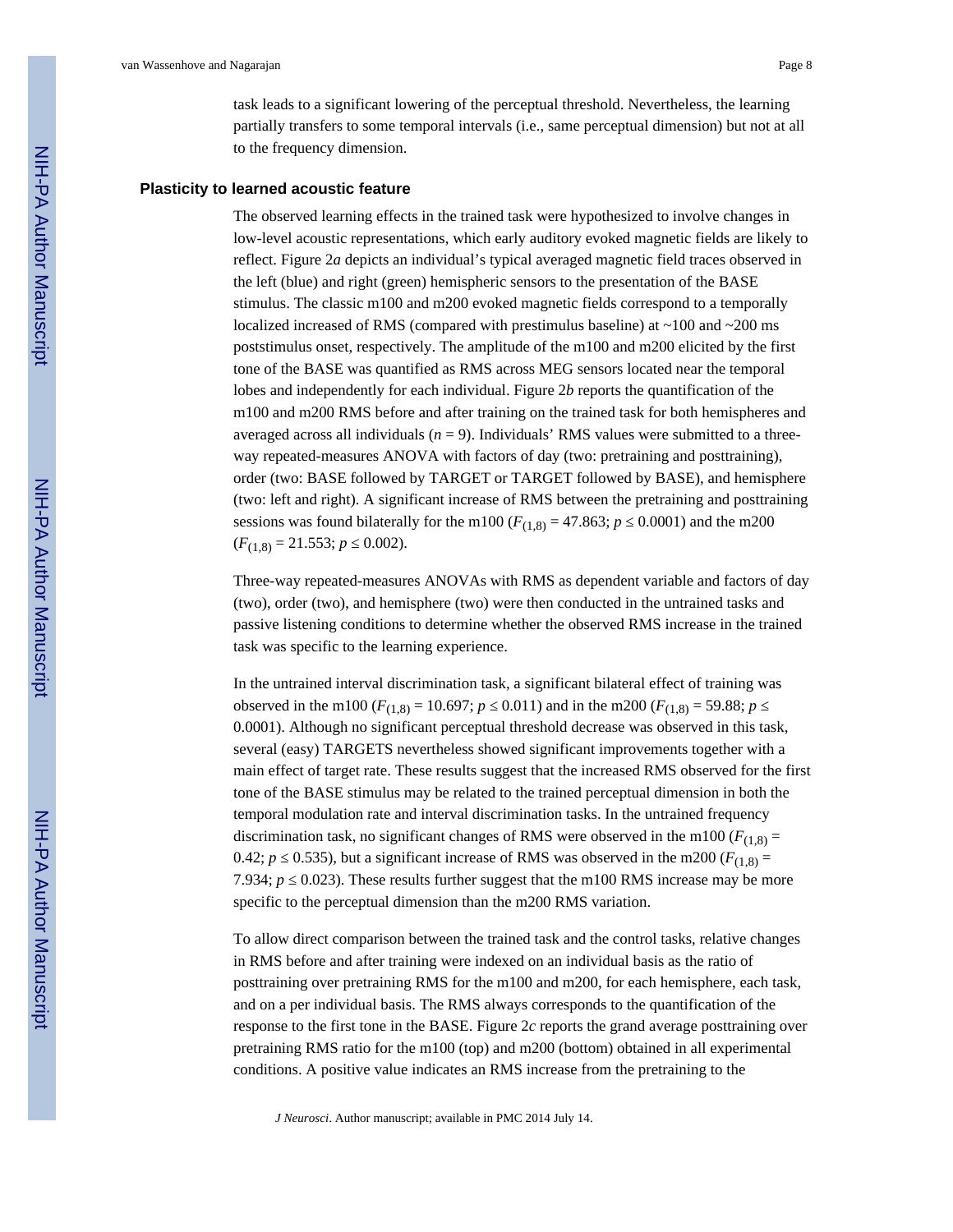posttraining sessions, whereas a negative value indicates an RMS decrease. For instance, the trained task (leftmost bars) shows a bilateral positive RMS gain for both the m100 and the m200, consistent with the statistical analysis reported above. These results support the hypothesis that perceptual improvements observed in the temporal rate discrimination task are reflected as amplitude increase of the early AEMF.

The RMS gains were submitted to a four-way repeated-measures ANOVA with factors of task (three: temporal modulation rate, interval, and frequency discrimination tasks), order (two), hemisphere (two), and evoked magnetic response (two: m100 and m200). This analysis revealed a significant effect of task  $(F_{(2,16)} = 24.24; p \quad 0.0001)$  and a significant two-way interaction of task with hemisphere  $(F_{(2,16)} = 6.364; p \quad 0.009)$ ; a two-way interaction of task with evoked magnetic response  $(F_{(2,16)} = 15.197; p \quad 0.0001)$  and a threeway interaction of task with evoked magnetic response and hemisphere ( $F_{(1,8)} = 7.462$ ; *p* 0.026) were observed. *Post hoc* paired *t* test comparisons between theRMSgains observed in the trained and in the interval discrimination tasks showed a significant difference in the lefthemispheric m100 gain  $(p \quad 0.006)$  and in the right-hemispheric m200 gain  $(p \quad 0.025)$ .

Although RMS increase is observed in both trained and control tasks (in particular, the interval discrimination task), the degree to which the evoked responses RMS increases from pretraining to posttraining differs. The m100 and m200 relative RMS increase suggests that the evoked responses are differentially sensitive to stimulus context and task demands. It is important to note that, in all of these conditions, responses to the same physical stimulus (namely, the first tone of the BASE) were analyzed, yet clear differences between the posttraining versus pretraining sessions were observed. In particular, the m100 responses appear more sensitive to the trained perceptual dimension (time) than the m200 responses that are enhanced in all conditions. Additionally, a hemispheric differentiation is noticeable in the frequency discrimination task (frequency/pitch perceptual dimension), in which only the right-hemispheric m200 shows an enhanced response to the BASE stimulus. The trained perceptual dimension is thus particularly important in the changes characterizing the m100. Specifically, a major difference between the processing of the BASE in the temporal modulation rate (trained) and the interval discrimination tasks versus the frequency discrimination task resides in the "nature of the acoustic feature to be extracted," namely the temporal and frequency relationships, respectively. The m100 RMS plasticity shows sensitivity to this difference: although the physical properties of the stimuli are identical, the m100 RMS gain between pretraining and posttraining sessions nevertheless differs. To the contrary, the m200 RMS gain is significant regardless of the task requirements.

To further test this feature-specificity hypothesis, we looked at passive listening conditions tested before and after training on the temporal rate modulation discrimination task. The task attentional demands (trained and untrained tasks) are here compared with passive listening conditions in which no feature is expected to be preferentially extracted. Additionally, to test whether training on a ~5Hz temporal modulation rate would generalize to a different temporal resolution, a novel temporal modulation rate (13 Hz) was introduced.

The passive listening of a 5 Hz modulation rate (i.e., the BASE) was first considered. Threeway repeated-measures ANOVA on the RMS in response to the first tone of the BASE was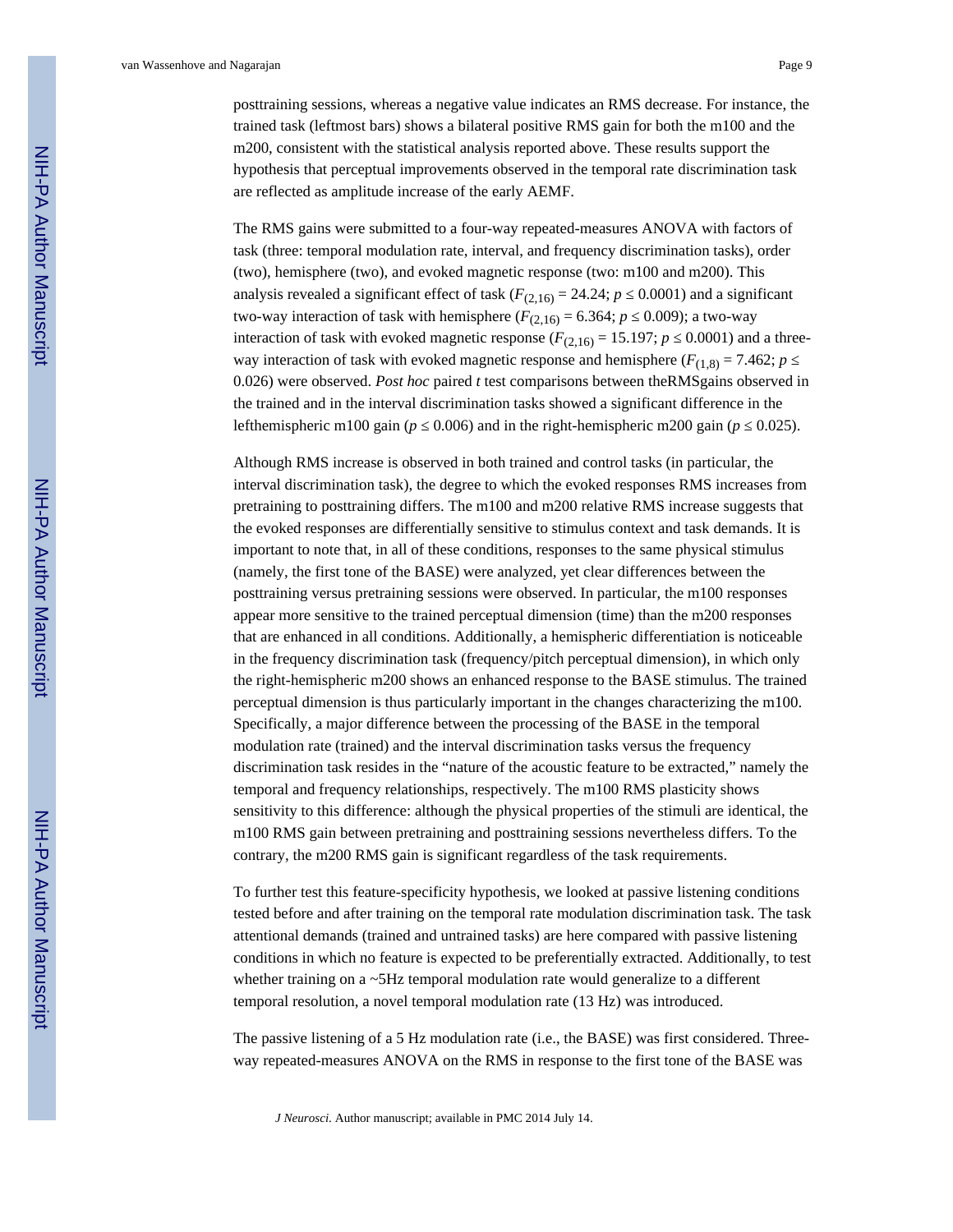performed with factors of AEMF (two), hemisphere (two), and day (two). No significant increase of RMS was found in the left hemisphere (m100:  $F_{(1,8)} = 0.223$ , *p*  $0.649$ ; m200:  $F_{(1,8)} = 0.057$ , *p* = 0.818). In the right hemisphere, marginally significant RMS increases were observed only for the m200 (m100:  $F_{(1,8)} = 0.061$ , *p* 0.811; m200:  $F_{(1,8)} = 6.732$ , *p* 0.032). These results are in line with the hypothesis that the early m100 RMS plasticity reflects task-dependent feature extraction, whereas the later right-hemispheric m200 RMS increase is less specific (also observed in the frequency-discrimination task). A similar analysis performed on the responses to the presentation of a novel 13 Hz temporal modulation rate revealed no significant changes of RMS (left hemisphere, m100:  $F_{(1,8)} =$ 0.346, *p* 0.573; m200:  $F_{(1,8)} = 0.770$ , *p* 0.406; right hemisphere, m100:  $F_{(1,8)} = 0.090$ , *p* 0.772; m200:  $F_{(1,8)} = 0.002$ , *p* 0.968). This result suggest that the early stage of learning is rate specific and does not readily generalize to a different temporal resolution.

In summary, bilateral changes in the m100 response are sensitive to the kind of acoustic features to be extracted with regards to the task demand; a right-hemispheric m200 increase appears to reflect a more automatic but attention-dependent analysis of the learned BASE stimulus.

#### **Posttraining gain in RMS correlates with learning**

To further evaluate the specificity of the RMS increase, an analysis of the auditory evoked magnetic fields elicited by the presentation of the TARGET was performed with the hypothesis that the posttraining increase in RMS could either be associated with the learning of the BASE or with an improved sensitivity to the trained stimulus set.

An analysis of the magnetic fields evoked by the presentation of the TARGET stimuli was performed on the pretraining and posttraining datasets. Twenty presentations of each TARGET stimulus were available, and a classic evoked response quantification such as the one performed on the BASE stimulus was not possible because of insufficient signal-tonoise ratio. Nevertheless, six of nine participants provided sufficiently high signal-to-noise ratio to permit an RMS analysis based on temporal win-dowing. Individual averages of the 20 trials per TARGET were performed, and the RMS was quantified in nonoverlapping bins of 250ms. Figure 3*a* shows a typical example of such an average for one individual. Each window was then submitted to three-way repeated-measures ANOVA with factors of day (two), target (five), and hemisphere (two). A marginally significant two-way interaction of days with target was obtained for the second and third windows ( $F_{(4,6)} = 2.292$ , *p* 0.095; and  $F_{(4,6)} = 3.515$ , *p* 0.025, respectively). Note that the second and third windows are, this time, the response intervals to the presentation of the second and third tones in a given TARGET stimulus. The ratio of posttraining over pretraining performance and RMS was computed, providing a relative measure of perceptual improvement and RMS signal change of MEG recordings. Figure 3*b* reports the performance ratio or normalized learning (red) together with the left (blue) and right (green) hemispheric RMS ratio as a function of TARGET rate (target rates are reported on the abscissa). A high degree of correlation was found between the gain in performance (learning ratio) and the RMS gain obtained to the presentation of the fourth TARGET (Fig. 3*c*). This correlation was mainly observed in the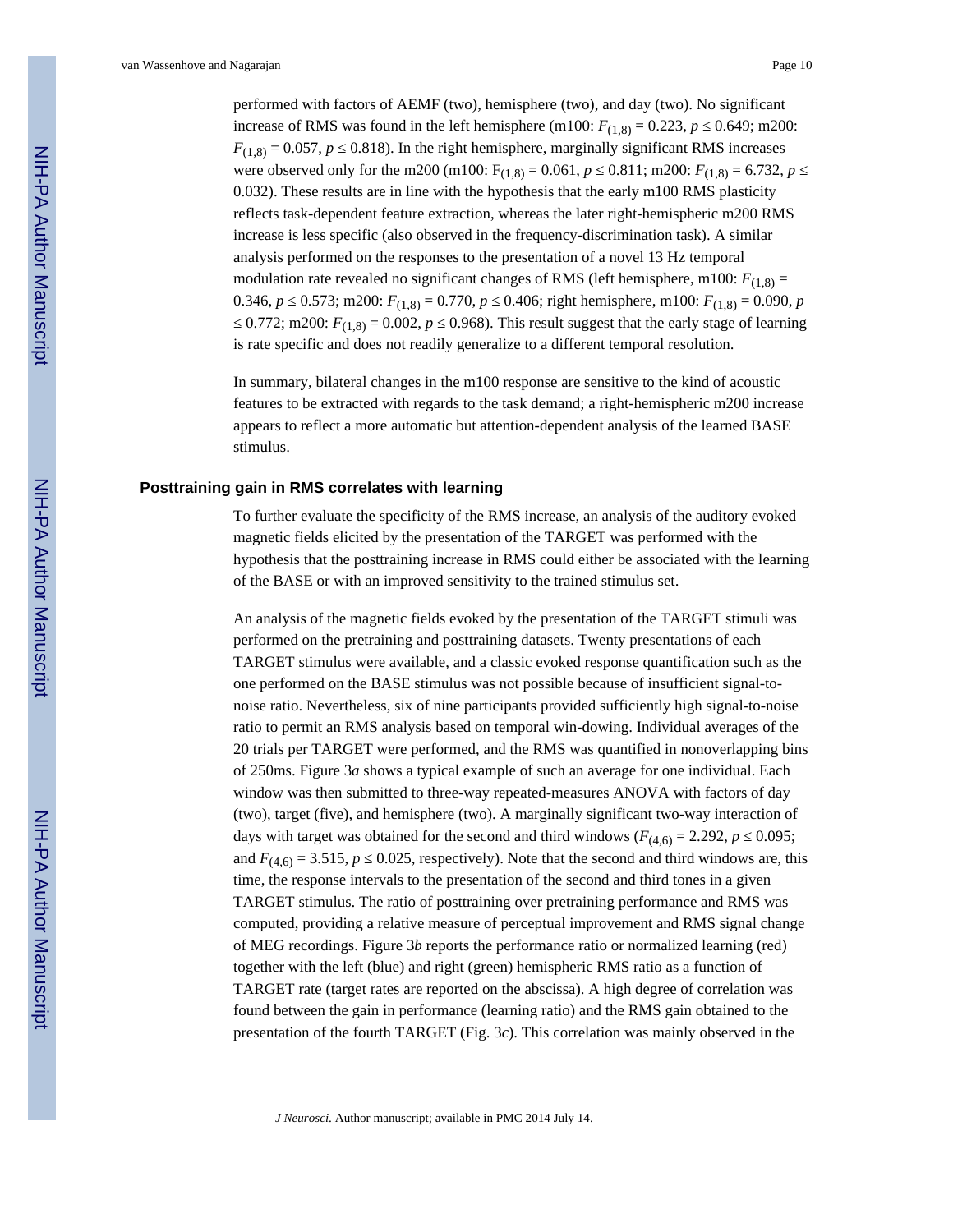left hemisphere. No other significant correlations between RMS change and performance were obtained, and these data are thus not reported.

#### **Is there a generalized cortical sensitivity enhancement?**

Before and after each daily session, a localizer consisting of a single 1 kHz tone was used to evaluate the participant's head position relative to the MEG sensor array within and across each day (see above, MEG dipole fits). This condition also served as baseline for possible changes of RMS during passive listening of the smallest feature (1 kHz tone) characterizing the BASE or TARGET stimuli, which were otherwise composed of four such tones (two in the interval discrimination task). Three-way repeated-measures ANOVAs were conducted on the m100 and m200 RMS as dependent variables and with factors of day (two), position within session (two: initial and final), and hemisphere (two). A significant effect of days was observed bilaterally for the localizer recorded in the initial position within sessions (m100:  $F_{(1,8)} = 7.739, p$  0.024; m200,  $F_{(1,8)} = 5.56, p$  0.046) but not for the m200 of the localizer tested at the end of the sessions  $(F_{(1,8)} = 5.928, p \quad 0.041; \text{m200}, F_{(1,8)} = 1.508, p$ 0.254). However, *post hoc* analysis showed significant and marginally significant differences between the m100 RMS gain in the trained task and the initial localizer (left hemisphere,  $p \quad 0.02$ ; right hemisphere,  $p \quad 0.06$ , respectively), as well as the final lefthemisphere localizer  $(p \ 0.02)$ .

This result suggests that the sensitivity of the auditory cortex to a 1 kHz tone has been refined during the course of the experiment but that increased RMS observed previously cannot solely be accounted for by such refinement. We thus conducted additional analysis, this time in source space to address (1) the relative contribution of the auditory sources to the evoked responses variations reported here and (2) the possible involvement of nonauditory cortices in modulating the RMS of the auditory magnetic-evoked responses, motivated by the effects of task requirements and potential top-down modulations of auditory cortices during training.

#### **MEG source-space analysis of plasticity for the BASE stimulus**

The source reconstruction of the auditory evoked responses was processed in several steps. First, a dipole fit procedure was undertaken using the localizer data for all participants. Because the experimental design required subjects to be positioned in the machine several times, one possible issue in our analysis would be that the position of the head across experimental sessions differed. However, the resulting dipole fits performed on pretraining and posttraining sessions did not show significant spatial shifts within or across sessions (i.e., within and across days, respectively). Figure 4*a* shows an example of the superposed dipole fits in one participant measured during the pretraining and posttraining sessions. Three-way repeated-measures ANOVAs were computed with *x, y*, and *z* coordinates as independent variables and with factors of hemisphere (two), day (two), and time of presentation within the session (two: initial and final). No significant interaction was found for hemisphere with day  $(x, F_{(4,8)} = 1.029, p \quad 0.407; y, F_{(4,8)} = 0.789, p \quad 0.541; z, F_{(4,8)} = 0.541$ 0.436, *p* 0.781) or hemisphere with time within session  $(x, F_{(1,8)} = 0.016, p \quad 0.903; y,$  $F_{(1,8)} = 1.029$ , *p* 0.340; *z*,  $F_{(1,8)} = 0.730$ , *p* 0.418), indicating that the positioning of participants' head in the MEG Dewar was consistent during the entire course of the study.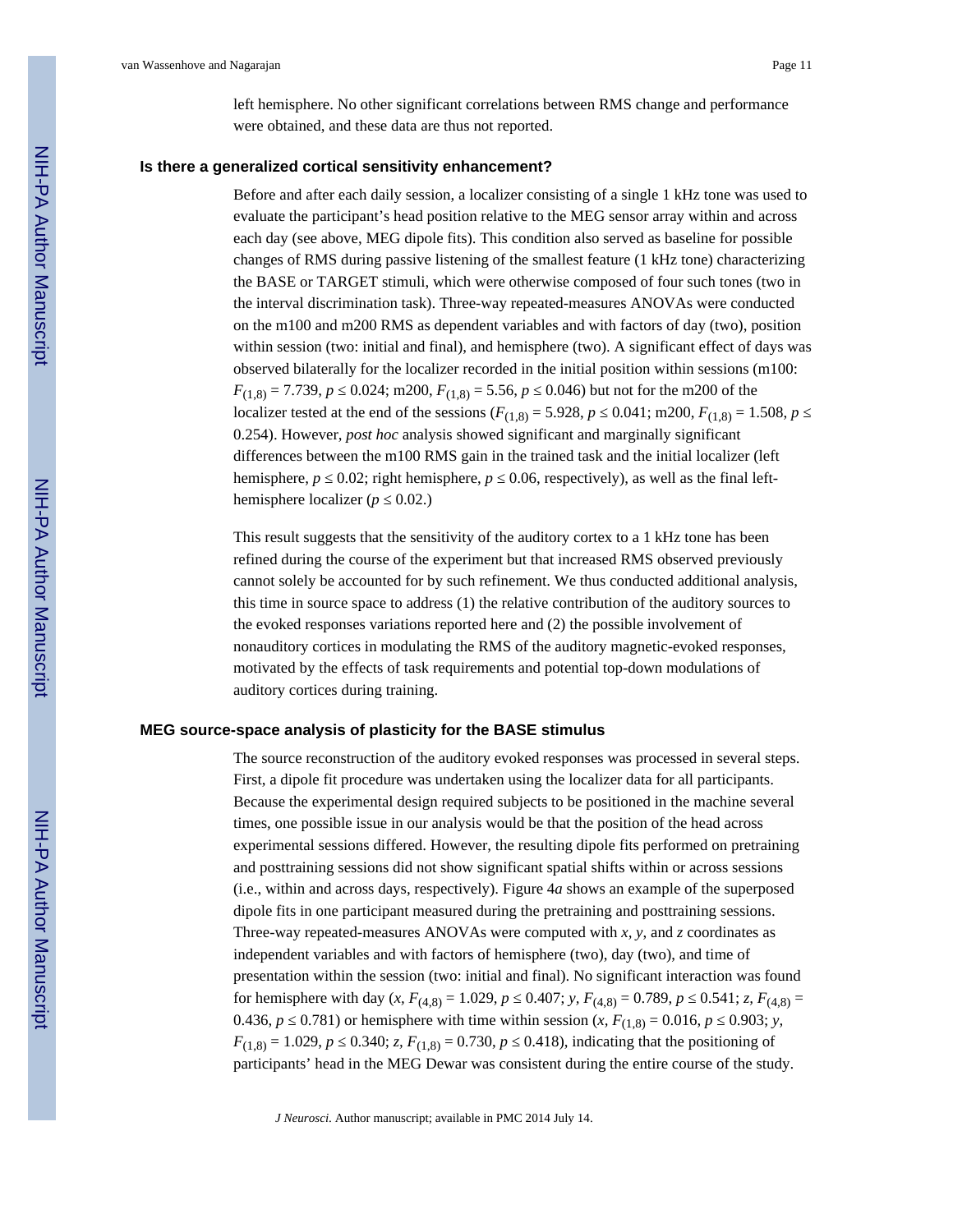van Wassenhove and Nagarajan Page 12

Subsequently, the dipole fit obtained with the localizer data were thus taken as template for dipole fitting the MEG sensor signals originating from the auditory cortices in the other experimental conditions. The spatial coordinates and angle of the dipole were fixed in space, allowing to fit the strength of the dipole to the pretraining and posttraining time series obtained in the average data (such as those depicted in Fig. 2*a*). This analysis was done on a per individual basis. The spatiotemporal dipole fits lead to two time series corresponding to the variation of the dipole moment in time. Each hemisphere was fitted separately. Figure 4*b* shows results of the spatiotemporal dipole moments averaged across all nine participants in the trained condition. For statistical testing, the dipole moment series was averaged in 50 ms time bins around the m100 response to each tone in the BASE (e.g., for the first tone dipole moments were average from 75 to 125 ms after stimulus onset). Four-way repeatedmeasures ANOVA with factor of time window (four), day (two), hemisphere (two), and order (two) showed a marginally significant effect of day ( $F_{(1,8)} = 4.29$ ; *p* = 0.072) and a main effect of window  $(F_{(3,24)} = 28.078; p \quad 0.0001)$  on the dipole moments. Additionally, a marginally significant two-way interaction was observed between hemisphere and day  $(F<sub>(1,8)</sub> = 4.142; p \quad 0.076)$  and a significant interaction observed between hemisphere and window  $(F_{(3,24)} = 4.695; p \quad 0.01)$ .

The hemispheric difference can be seen in Figure 4*b* as an increase of the dipole moment in the right hemisphere but not in the left hemisphere. These results do not appear congruent with the sensor space analysis of the evoked responses, in which bilateral increase of RMS was observed in the trained task. A second analysis in source space was thus conducted using an adaptive spatial filtering method to disambiguate these results. This analysis was more conservative in that it was now solely performed on the four participants for whom MRI could be recorded.

Individual averages were imported in NUTMEG (Dalal et al., 2004). Adaptive spatial filtering was performed independently for each hemisphere (see Materials and Methods). A window of  $~60$  ms was chosen surrounding the m100 peak (from 90 to 150 ms). Figure 5 depicts the pretraining (top) and posttraining (bottom) reconstructions of source activity that is localized to auditory cortex and its immediate environs. The associated temporal profiles are provided beside each result.

Although the spatiotemporal dipole fits did not reflect the bilateral increase in the AEMF, the adaptive spatial filtering analyses performed on average data corroborate the analysis obtained in sensor space. Note that the activations projected on an individual's brain indicate significant differences between the pretraining and postsession activation (i.e., contrast analysis). These results corroborate the sensor space analysis.

The reconstruction techniques based on stimulus-evoked responses (e.g., dipole moment) only relate to phase-locked components of the cortical responses (i.e., responses that are occurring at almost the same time poststimulus presentations). Thus, these methods neglect potential induced activity, i.e., the cortical responses that are evoked by the stimulus presentation but that do not always occur at the same latency after stimulus onset. The variability in the temporal profile of induced responses is eliminated in the averaging procedure, and induced responses do not appear in average data. Hence, to evaluate whether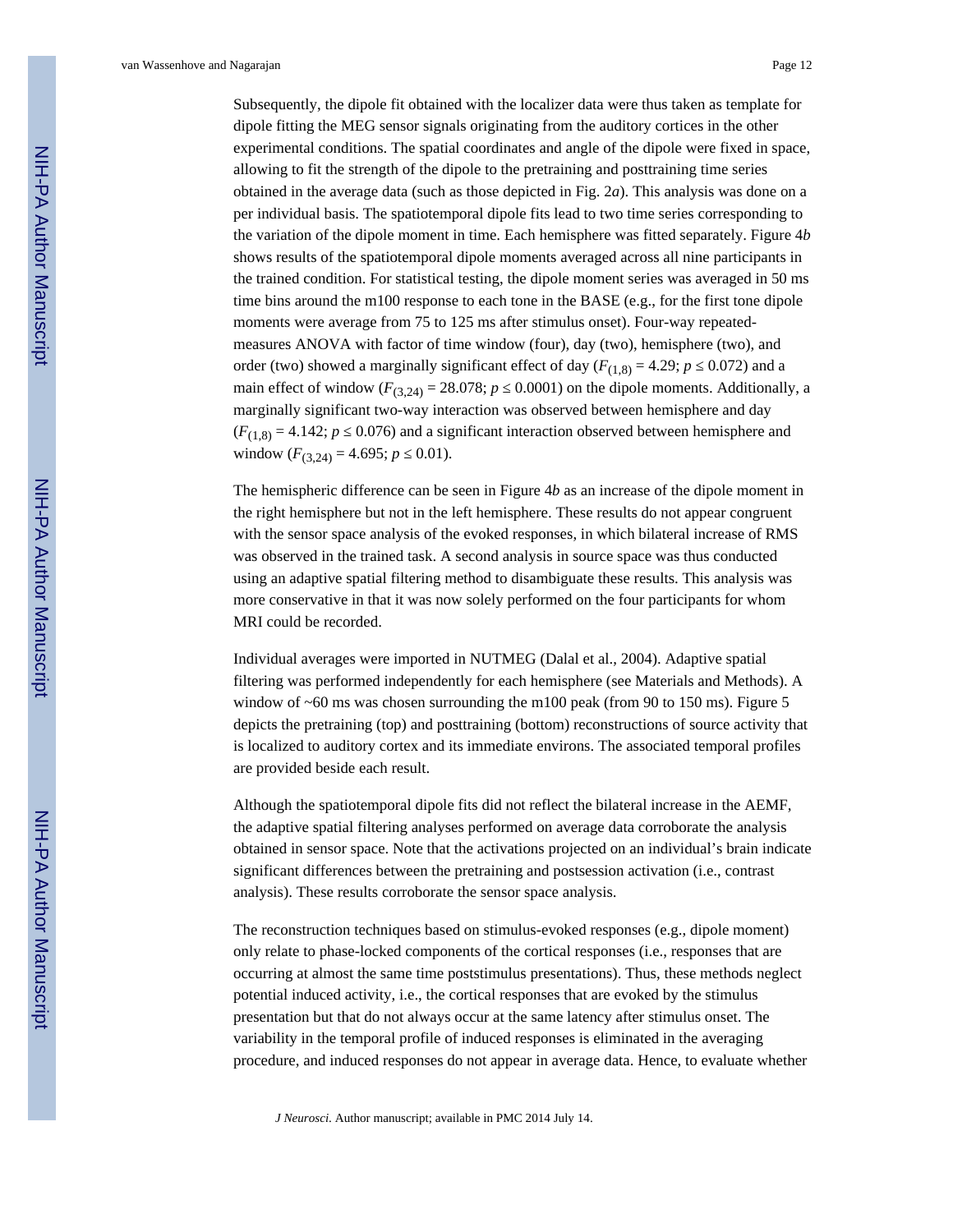non-phase-locked cortical sources contribute to the increased RMS of the evoked magnetic fields, additional source-space analysis was performed on the four individuals' single-trial data. Given that the dipole fit does not reveal increased RMS in the left hemisphere, one hypothesis was that the left auditory cortex increased activation could reflect a second source of non-phase-locked activation.

#### **Adaptive spatial filtering analysis**

Individuals' MEG data were analyzed in the time-frequency domain using adaptive spatial filtering analysis (see Materials and Methods.) In this technique, a source-space *F* ratio was computed for each time bin, each time frequency, each condition, and each voxel between the prestimulus period and poststimulus period of interest. Results consist in time-frequency spectra in overlapping time bins of 250 ms (125 ms overlap) and frequency bins corresponding to the major and classic functional neuroimaging nomenclature: theta (4–7 Hz), alpha (8–12 Hz), beta1 (12–18 Hz), beta2 (18–25 Hz), low gamma (25–58 Hz), and high gamma (62–98 Hz). Each of the time-frequency spectra provide the peak activations for the entire MRI of the individual with a preselected sensitivity of 1 mm. Consistent results were observed with this method only in the high-frequency gamma band and in three of four participants. Figure 6 shows significant induced activity residuals obtained when contrasting the posttraining versus pretraining sessions (i.e., subtraction of source-space *F* ratio images) for these three individuals. A significant peak of activation in the highfrequency gamma band (62–98 Hz) was observed solely in the left hemisphere and in the inferior frontal cortex (IFC). This result suggests that plasticity may not be confined to auditory cortex but involve other cortices (here, IFC). It is important to note that significant IFC-induced activity observed here occurs within the time window at which we observed increased RMS in the auditory cortices (i.e., within 250 ms after stimulus onset). Together with the absence of increase in the left-hemisphere dipole moment, these results suggest that the IFC activity may contribute to the early plasticity (RMS increase) observed in the left auditory cortices. The right hemisphere did not show significant difference in induced activation. The significant increase of dipole moment in the right hemisphere suggests that plasticity in the right hemisphere may be confined to auditory cortices. No other contrasts lead to significant and consistent results with this particular analysis.

## **Discussion**

In this study, we have shown that 3 h of training (spread over 3 d) can significantly improve auditory temporal perception. The reported learning remains specific: a partial transfer of learning was found in a temporal interval discrimination task but not in a frequency discrimination task. The observed auditory perceptual learning was accompanied by auditory cortical plasticity manifested as an enhancement of early bilateral auditory evokedmagnetic field responses for trained BASE and TARGET stimuli. In particular, the m100 enhancement was found to be specific to the trained BASE stimulus in the rate and interval discrimination tasks but not in the frequency or passive listening tasks; the m200 enhancement was observed in one or both hemispheres in all experimental conditions. Additionally, the enhancement of the MEG responses to the presentation of the TARGET stimuli was correlated with behavioral improvements, providing additional evidence that the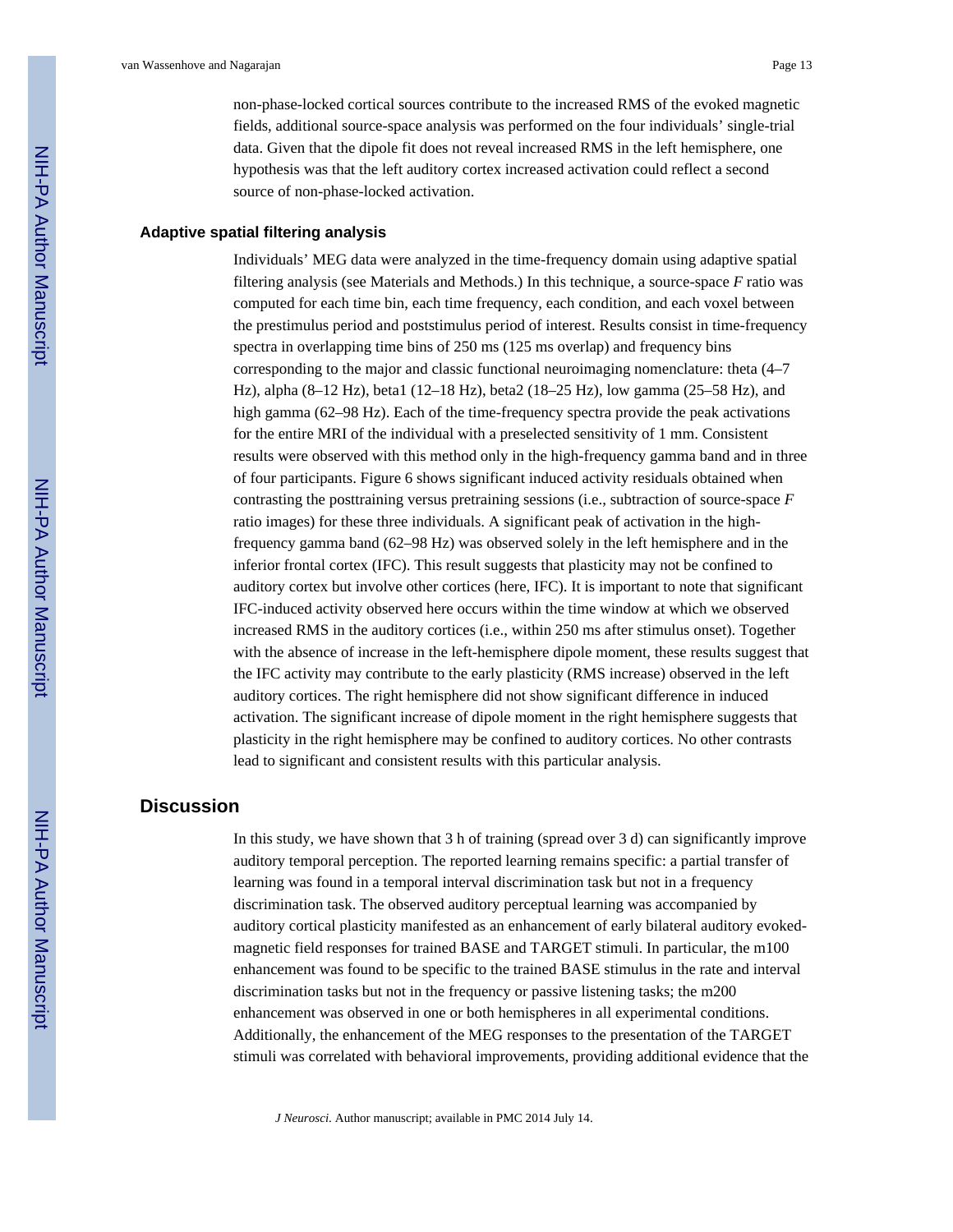observed plasticity is specific to perceptual learning. Finally, source localization analyses of oscillatory activity during task performance before and after learning showed that plasticity also manifests as an increase in the power of induced high gamma (62–98 Hz) band activity located in the left IFC. This source of synchronization indicates that learned changes are not confined to auditory cortex and provides a potential neural substrate for top-down modulation of learning-induced plasticity in early sensory cortices.

Previous studies of auditory temporal interval discrimination learning have used intensive training (>10 sessions) (Wright et al., 1997; Karmarkar and Buonomano, 2003). In these studies, learning was found to asymptote after 5–7 d, with maximal learning occurring within the first few days of training. Here, we examined learning with 3 d of training to investigate nonasymptotic properties of plasticity accompanying auditory perceptual learning. Our generalizations are consistent with the previous intensive training studies that have demonstrated transfer across tasks within the same perceptual dimension (Wright et al., 1997). The absence of full transfer and generalization suggests that participants have not yet reached an asymptotical stage of learning, despite a significant improvement in the trained task. The lack of transfer of learning to untrained tasks and conditions is often interpreted as reflecting plasticity at early stages of the sensory processing hierarchy.

Some aspects of the rapid auditory perceptual learning obtained here may be accounted for by an early stage of plasticity in the auditory cortex, observed as an increase of early evoked magnetic responses to the presentation of the BASE, TARGET, and localizers. These effects are consistent with previous MEG and electroencephalographic studies that have shown neural changes characterized by enhanced responses to trained stimuli, presumably resulting from a larger cortical recruitment that occurs across multiple timescales of training ranging from a few minutes to several days (Cansino and Williamson, 1997; Pantev et al., 1999; Menning et al., 2000; Atienza et al., 2002; Bosnyak et al., 2004). The general finding of increased responses to the trained stimulus is also consistent with a long history of neurophysiological studies that have shown the existence of rapid cortical plasticity, in which minutes of classical or operant conditioning suffice to induce profound changes of neural responses and receptive field properties in primary auditory cortices (Galambos et al., 1956; Weinberger and Diamond, 1987; Buonomano and Merzenich, 1998). Neurophysiological research has characterized different kinds of plasticity in the adult auditory cortex (Weinberger, 2004; Ohl and Scheich, 2005). For instance, in conditioning paradigms, auditory neurons selectively increase their responses to conditioned and unconditioned stimuli (Weinberger et al., 1990; Cruikshank and Weinberger, 1996; Polley et al., 2004; Ohl and Scheich, 2005). In learning-induced paradigms, in which an animal is trained to discriminate between stimuli, neurons initially unresponsive to a stimulus set are recruited for the representation of the learned stimuli (Recanzone et al., 1993; Rutkowski and Weinberger, 2005). An increase of the auditory evoked magnetic fields is thus consistent with the notion that the sensitivity of the auditory cortex for a 1 kHz tone has been refined after training; the local feature of the trained stimuli may provide one kind of bottom-up plasticity.

In our study, the BASE was identical in the rate, frequency, and passive tasks, but some differences among the conditions involved the instructional set (whether to attend and which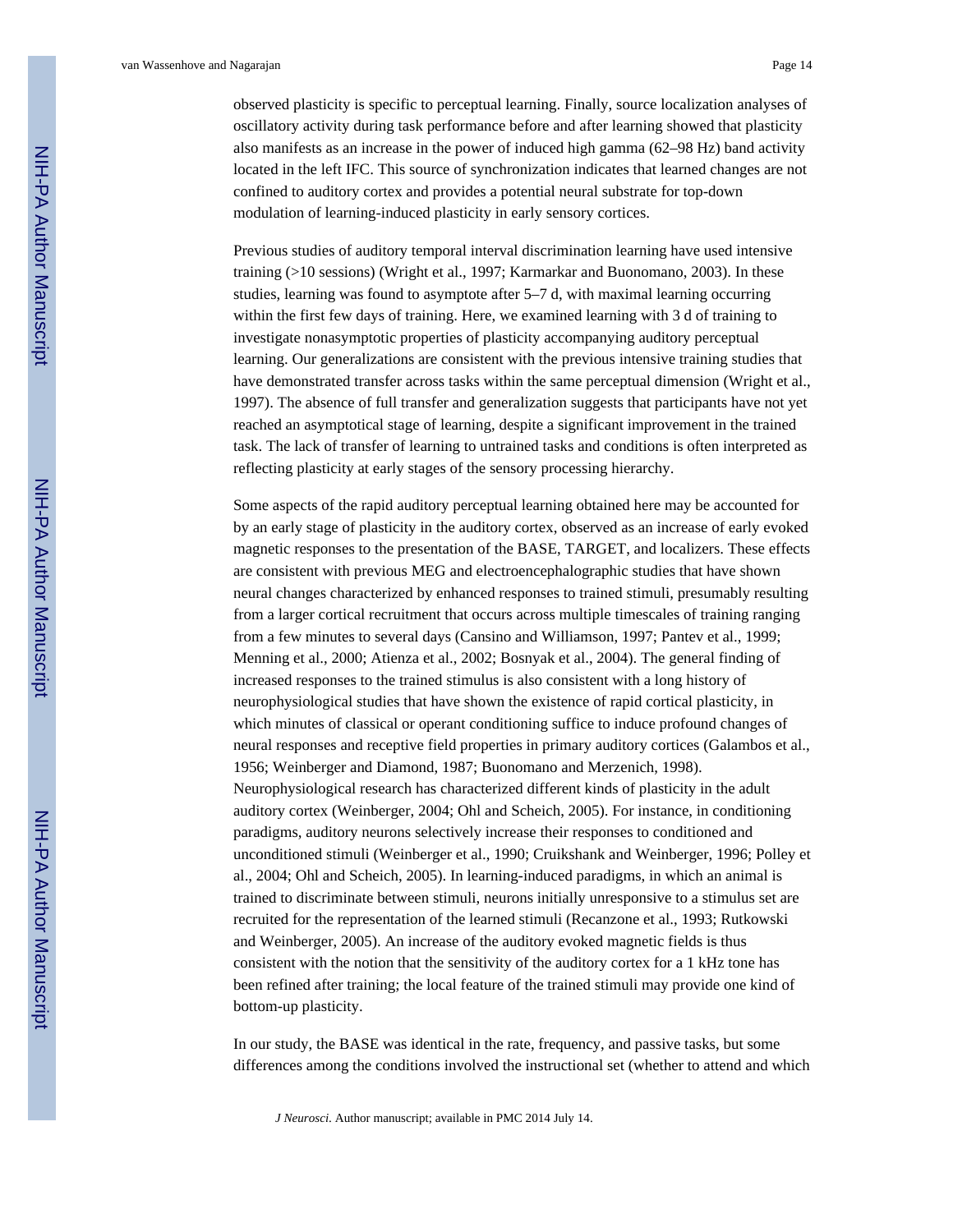stimulus feature to process) as well as stimulus context. Although stimulus context could have influenced the findings, we feel that influences related to instructional set were more likely to have been important. All stimuli in the training and control tasks shared very close temporal and frequency properties that are likely recruiting a comparable set of neurons within a single auditory neural bandwidth and within a single isofrequency stripe, respectively (Heil et al., 1992; Schreiner, 1995; Schreiner et al., 2000; Barbour and Wang, 2003). Thus, at the level of a tone train, temporal rates may share modulation transfer functions observable within a single neural population (Barbour and Wang, 2002, 2003). However, in studies of visual perceptual learning, the characteristics of generalization from learning have been shown to be modulated by task difficulty. In so doing, plasticity can manifest in "reverse order" to the sensory hierarchy (Ahissar and Hochstein, 2004; Fahle, 2005). Recent psychophysical results point to a similar effect of task difficulty in auditory learning (Amitay et al., 2006), and top-down influences in auditory perceptual learning should thus be considered in accounting for auditory cortex plasticity. Our study explicitly incorporated different tasks and attentional demands, and learning-induced plasticity did show specificity after such factors.

An additional finding is the posttraining residual activation of the left IFC, suggesting that plasticity is not confined to auditory cortices and rather engages a distributed network. This is in agreement with results obtained in monkey neurophysiology using a similar training task (Machens et al., 2005) and in line with the neuroanatomy of the auditory cortex (Romanski et al., 1999; Kaas and Hackett, 2000). One possible interpretation is that the IFC activation reflects the involvement of the working memory system (Gottlieb et al., 1989), enabling feedback of the learned stimulus set on auditory cortices (Pasternak and Greenle, 2005). If such were the case, perceptual categorization in learning does not solely involve the improved representation of the base stimulus (or template) in early sensory cortices but also engages in a discriminative procedure between the BASE and the TARGET stimuli via the interfacing of the working memory system with the sensory cortices. In this context, the increased RMS observed after learning may reflect the template status as direct comparison of the internalized BASE representation and the incoming TARGET. Such hypothesis converges with recent neurophysiological and functional MRI findings that show taskspecific plasticity in early sensory cortex (Fritz et al., 2003; Ohl and Scheich, 2005). In effect, early plasticity in auditory cortex may integrate early on feedback signals from working memory and attentional systems with incoming auditory inputs. For instance, auditory cortical responses were shown to be highly dependent on task demands (Fritz et al., 2003), and a recent functional MRI study shows task-attention dependency of auditory cortices (Petkov et al., 2004). Top-down modulations have been recently incorporated in a framework for auditory cortex analysis, in which feedback mechanisms intervene in shaping auditory representations (Scheich et al., 2005). This framework is particularly suitable in light of our results, which suggest that the bottom-up and top-down streams interface in auditory learning and plasticity.

It is noteworthy that auditory plasticity may incorporate an attentional component. The auditory m100 component is particularly sensitive to attention, and plasticity reflected in this early component is seldom observed (Menning et al., 2000) compared with plasticity of the later m200 (Atienza et al., 2002). Attentional selection has been suggested recently to affect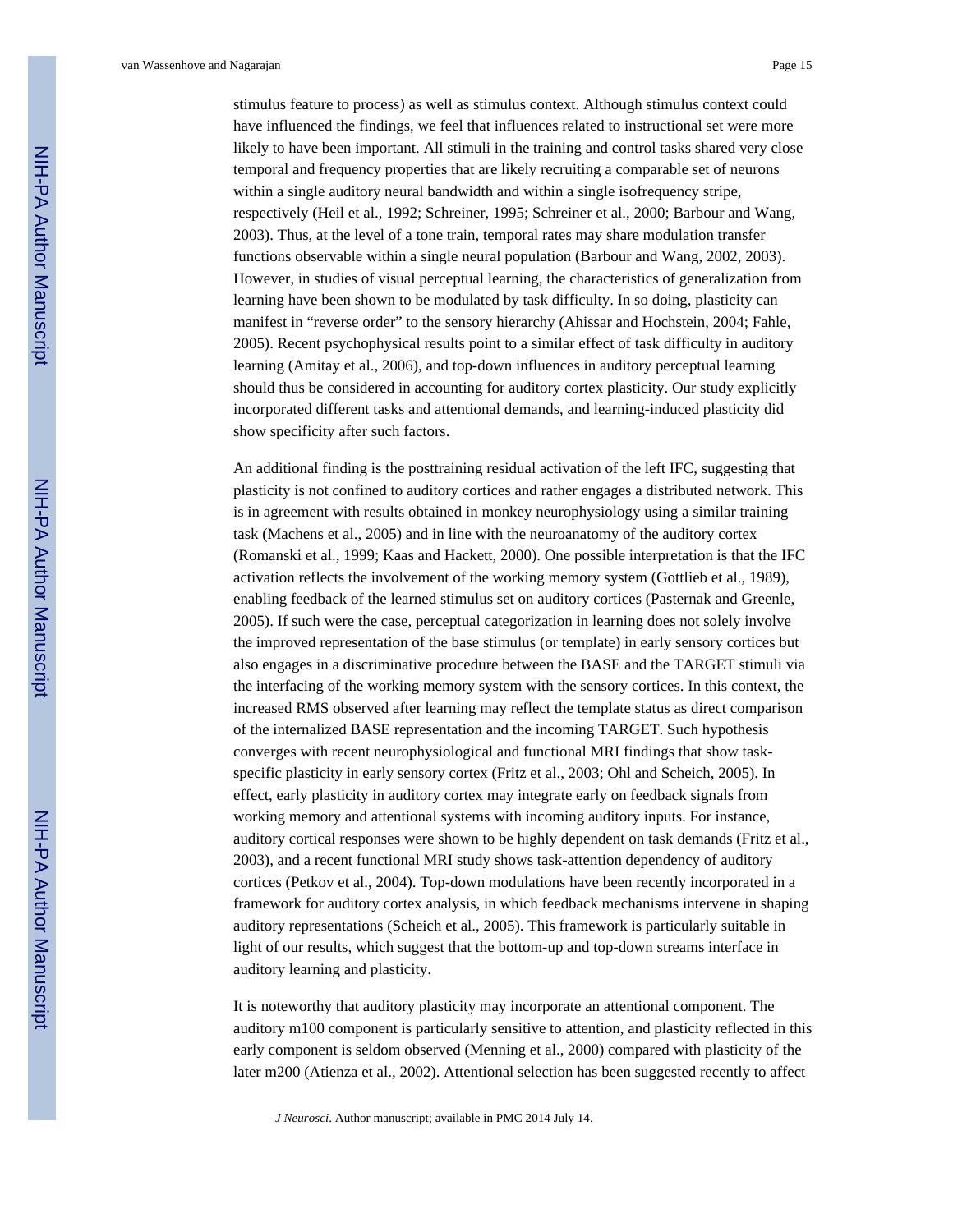neural plasticity in visual perceptual learning (Zoltàn and Sohn, 2005), and this could possibly be the case in auditory perceptual learning. Here, participants may have learned to pay more attention to the stimuli as part of their learning experience on the trained task. Attention may thus play an important selective role in neuroplastic changes of the auditory response (Menning et al., 2000; Bosnyak et al., 2004).

Our source analyses data suggest a tight following response of the right hemispheric auditory sources, whereas the left-hemispheric sources may engage in a tight coupling with the left IFC. This is suggested by the inadequacy of the dipole fit method to model an increase in the left auditory cortex response: increased activation was found with sensor analysis and with adaptative spatial filtering together with a left IFC activation. This possible functional lateralization is consistent with the recent proposal that the "temporal structure" of acoustic stimuli is bilaterally analyzed through different hemispheric temporal resolutions (Boemio et al., 2005). Several results in our study suggest that the early lefthemispheric responses are particularly tuned to the featural component of the stimuli, whereas the right hemisphere variations shows a more global pattern of response across tasks and stimuli. Together, we interpret our findings as evidence that the state of the auditory cortex in processing learned inputs is fundamentally changed after training. This plasticity ultimately results from the training process, which allowed for the refinement of sensitivity in early auditory cortices, a restructuring partly mediated by contextual demands such as task and attention.

## **Supplementary Material**

Refer to Web version on PubMed Central for supplementary material.

## **Acknowledgments**

This work was supported by National Institutes of Health Grant R01 DC004855 (S.S.N.). We thank members of the Biomagnetic Imaging Laboratory, especially Susanne Honma and Anne Findlay for their excellent technical support. We thank Drs. Merav Ahissar, Dean Buonomano, Christoph Schreiner, and Dan Polley for insightful comments on a previous version of this manuscript. We thank the anonymous reviewers for their astute and helpful comments on this manuscript.

## **References**

- Ahissar M, Hochstein S. The reverse hierarchy theory of visual perceptual learning. Trends Cogn Sci. 2004; 8:457–464. [PubMed: 15450510]
- Amitay S, Irwin A, Moore DR. Discrimination learning induced by training with identical stimuli. Nat Neurosci. 2006; 11:1446–1448. [PubMed: 17028582]
- Atienza M, Cantero JL, Dominguez-Martin E. The time course of neural changes underlying auditory perceptual learning. Learn Mem. 2002; 9:138–150. [PubMed: 12075002]
- Barbour D, Wang X. Temporal coherence sensitivity in auditory cortex. J Neurophysiol. 2002; 88:2684–2699. [PubMed: 12424304]
- Barbour D, Wang X. Auditory cortical responses elicited in awake primates by random spectrum stimuli. J Neurosci. 2003; 23:7194–7206. [PubMed: 12904480]
- Boemio A, Fromm S, Braun A, Poeppel D. Hierarchical and asymmetric temporal sensitivity in human auditory cortices. Nat Neurosci. 2005; 8:380–395. [PubMed: 15723060]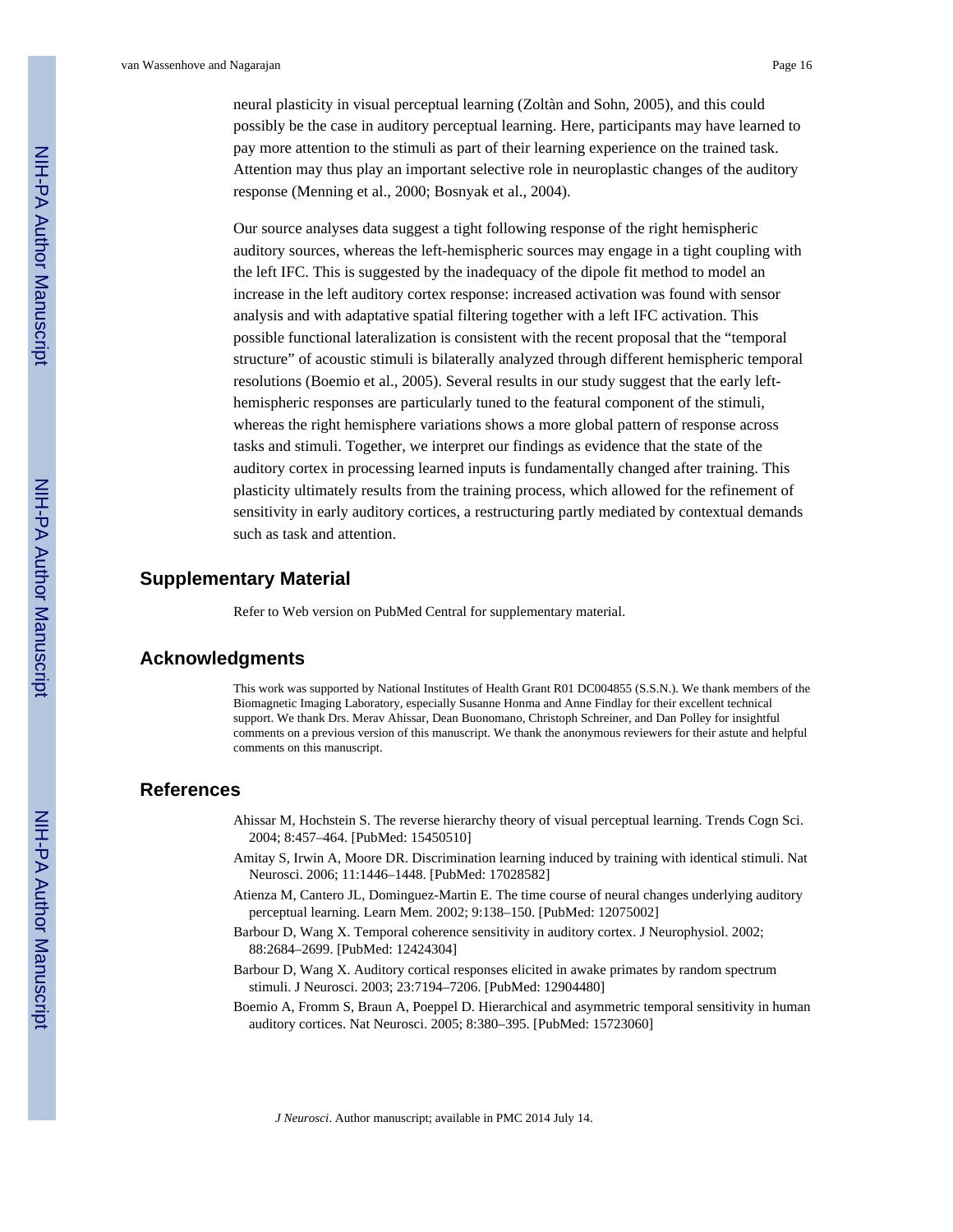- Bosnyak DJ, Eaton RA, Roberts LE. Distributed auditory cortical representations are modified when non-musicians are trained at pitch discrimination with 40Hz amplitude modulated tones. Cereb Cortex. 2004; 14:1088–1099. [PubMed: 15115745]
- Buonomano DV, Merzenich MM. Cortical plasticity: from synapses to maps. Annu Rev Neurosci. 1998; 21:149–186. [PubMed: 9530495]
- Cansino S, Williamson SJ. Neuromagnetic fields reveal cortical plasticity when learning an auditory discrimination task. Brain Res. 1997; 764:53–66. [PubMed: 9295193]
- Cruikshank S, Weinberger NM. Receptive-field plasticity in the adult auditory cortex induced by Hebbian covariance. J Neurosci. 1996; 16:861–875. [PubMed: 8551366]
- Dalal S, Zumer J, Agrawal V, Hild K, Sekihara K, Nagarajan S. NUT-MEG: a neuromagnetic source reconstruction toolbox. Neurol Clin Neurophysiol. 2004; 52:1–4.
- Demany L. Perceptual learning in frequency discrimination. J Acoust Soc Am. 1985; 78:1119–1121.
- Fahle M. Perceptual learning: specificity versus generalization. Curr Opin Neurobiol. 2005; 15:154– 160. [PubMed: 15831396]
- Fritz J, Shamma S, Elhilali M, Klein D. Rapid task-related plasticity of spectrotemporal receptive fields in primary auditory cortex. Nat Neurosci. 2003; 6:1216–1223. [PubMed: 14583754]
- Galambos R, Sheatz G, Vernier V. Electrophysiological correlates of a conditioned response in cats. Science. 1956; 123:376–377. [PubMed: 13298694]
- Ghose GM. Learning in mammalian sensory cortex. Curr Opin Neurobiol. 2004; 14:513–518. [PubMed: 15321073]
- Gilbert CD. Adult cortical dynamics. Psychol Rev. 1998; 78:467–485.
- Gottlieb Y, Vaadia E, Abeles M. Single unit activity in the auditory cortex of a monkey performing a short term memory task. Exp Brain Res. 1989; 74:139–148. [PubMed: 2924831]
- Hawkey DJC, Amitay S, Moore DR. Early and rapid perceptual learning. Nat Neurosci. 2004; 7:1055– 1056. [PubMed: 15361880]
- Heil P, Rajan R, Irvine D. Sensitivity of neurons in cat primary auditory cortex to tones and frequencymodulated stimuli. II. Organization of response properties along the "isofrequency" dimension. Hearing Res. 1992; 63:135–156.
- Irvine D, Martin R, Klimkeit E, Smith R. Specificity of perceptual learning in a frequency discrimination task. J Acoust Soc Am. 1985; 108:2964–2968. [PubMed: 11144588]
- Kaas JH, Hackett TA. Subdivisions of auditory cortex and processing streams in primates. Proc Natl Acad Sci USA. 2000; 97:11793–11799. [PubMed: 11050211]
- Karmarkar UR, Buonomano DV. Temporal specificity of perceptual learning in an auditory discrimination task. Learn Mem. 2003; 10:141–147. [PubMed: 12663752]
- Li W, Piëch V, Gilbert CD. Perceptual learning and top-down influences in primary visual cortex. Nat Neurosci. 2004; 7:651–657. [PubMed: 15156149]
- Machens C, Romo R, Brody C. Flexible control of mutual inhibition: a neural model of two-interval discrimination. Science. 2005; 307:1121–1124. [PubMed: 15718474]
- Menning H, Roberts LE, Pantev C. Plastic changes in the auditory cortex induced by intensive frequency discrimination training. NeuroReport. 2000; 11:817–822. [PubMed: 10757526]
- Moore DR, Amitay S, Hanke DJC. Auditory perceptual learning. Learn Mem. 2003; 10:83–85. [PubMed: 12663746]
- Nagarajan S, Blake DT, Wright BA, Byl N, Merzenich MM. Practice-related improvements in somatosensory interval discrimination are temporally specific but generalize across skin location, hemisphere, and modality. J Neurosci. 1998; 18:1559–1570. [PubMed: 9454861]
- Oddfield R. The assessment and analysis of handedness: the Edinburgh inventory. Neuropsychologia. 1971; 9:97–113. [PubMed: 5146491]
- Ohl FW, Scheich H. Learning-induced plasticity in animal and human auditory cortex. Curr Opin Neurobiol. 2005; 14:470–477. [PubMed: 16009546]
- Pantev C, Wollbrink A, Roberts LE, Engelien A, Lütkenhöner B. Short-term plasticity of the human auditory cortex. Brain Res. 1999; 842:192–199. [PubMed: 10526109]
- Pasternak T, Greenle M. Working memory in primate sensory systems. Nat Rev Neurosci. 2005; 6:97– 106. [PubMed: 15654324]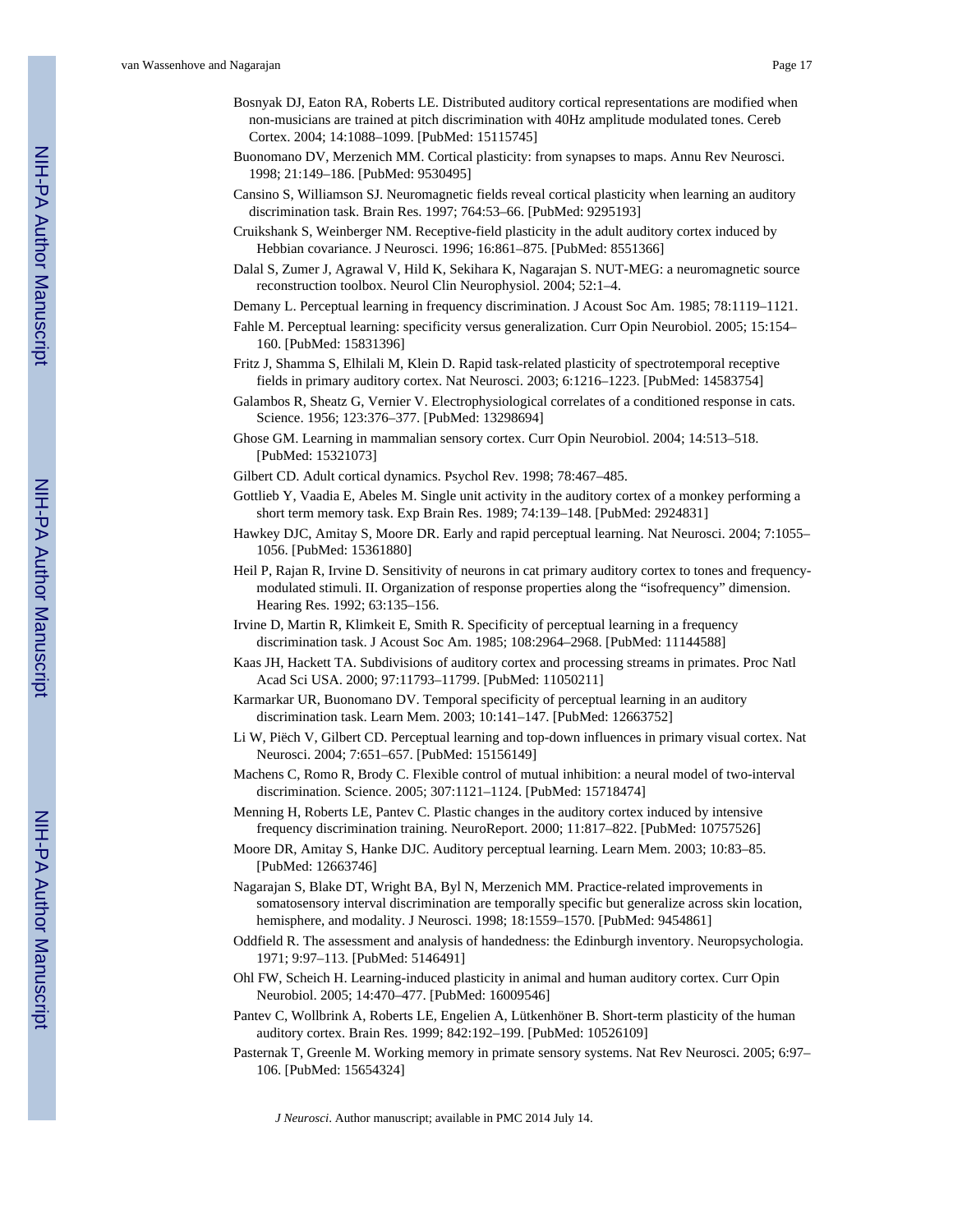- Petkov C, Kang X, Alho K, Bertrand O, Yund E, Woods D. Attentional modulation of human auditory cortex. Nat Neurosci. 2004; 7:658–663. [PubMed: 15156150]
- Polley D, Heiser M, Blake DT, Schreiner CE, Merzenich MM. Associative learning shapes the neural code for stimulus magnitude in primary auditory cortex. Proc Natl Acad Sci USA. 2004; 101:16351–16356. [PubMed: 15534214]
- Recanzone GH, Schreiner CE, Merzenich MM. Plasticity in the frequency representation of primary auditory cortex following discrimination training in adult owl monkeys. J Neurosci. 1993; 13:87– 103. [PubMed: 8423485]
- Romanski L, Tian B, Fritz J, Mishkin M, Goldman-Rakic P, Rauschecker J. Dual streams of auditory afferents target multiple domains in the primate prefrontal cortex. Nat Neurosci. 1999; 2:1131– 1136. [PubMed: 10570492]
- Rutkowski R, Weinberger NM. Encoding of learned importance of sound by magnitude of representational area in primary auditory cortex. Proc Natl Acad Sci USA. 2005; 102:13664– 13669. [PubMed: 16174754]
- Scheich, H.; Ohl, FW.; Schulze, H.; Hess, A.; Brechmann, A. What is reflected in auditory cortex activity: properties of sound stimuli or what the brain does with them?. In: König, R.; Heil, P.; Budinger, E.; Scheich, H., editors. The auditory cortex A synthesis of human and animal research. Mahwah, NJ: Erlbaum; 2005. p. 383-407.
- Schoups A, Vogels R, Qian N, Orban G. Practicing orientation identification improves orientation coding in V1 neurons. Nature. 2001; 412:549–553. [PubMed: 11484056]
- Schreiner CE. Order and disorder in auditory cortical maps. Curr Opin Neurobiol. 1995; 5:489–496. [PubMed: 7488851]
- Schreiner CE, Read HL, Sutter ML. Modular organization of frequency integration in the primary auditory cortex. Annu Rev Neurosci. 2000; 23:501–529. [PubMed: 10845073]
- Sereno MI. Plasticity and its limits. Nature. 2005; 435:288–289. [PubMed: 15902243]
- Weinberger NM. Specific long-term memory traces in primary auditory cortex. Nat Rev Neurosci. 2004; 5:279–290. [PubMed: 15034553]
- Weinberger NM, Diamond D. Physiological plasticity in auditory cortex: rapid induction by learning. Prog Neurobiol. 1987; 29:1–55. [PubMed: 3295997]
- Weinberger NM, Ashe J, Diamond DM, Metherate R, McKenna T, Bakin J. Retuning auditory cortex by learning: a preliminary model of receptive field plasticity. Concepts Neurosci. 1990; 1:91–132.
- Wichmann FA, Hill J. The psychometric function. I. Fitting, sampling, and goodness of fit. Percept Psychophys. 2001; 63:1293–1313. [PubMed: 11800458]
- Wright BA, Buonomano DV, Mahncke HW, Merzenich MM. Learning and generalization of auditory temporal-interval discrimination in humans. J Neurosci. 1997; 17:3956–3963. [PubMed: 9133413]
- Zoltàn V, Sohn W. Learning to suppress task-irrelevant visual stimuli with attention. Vision Res. 2005; 25:677–685.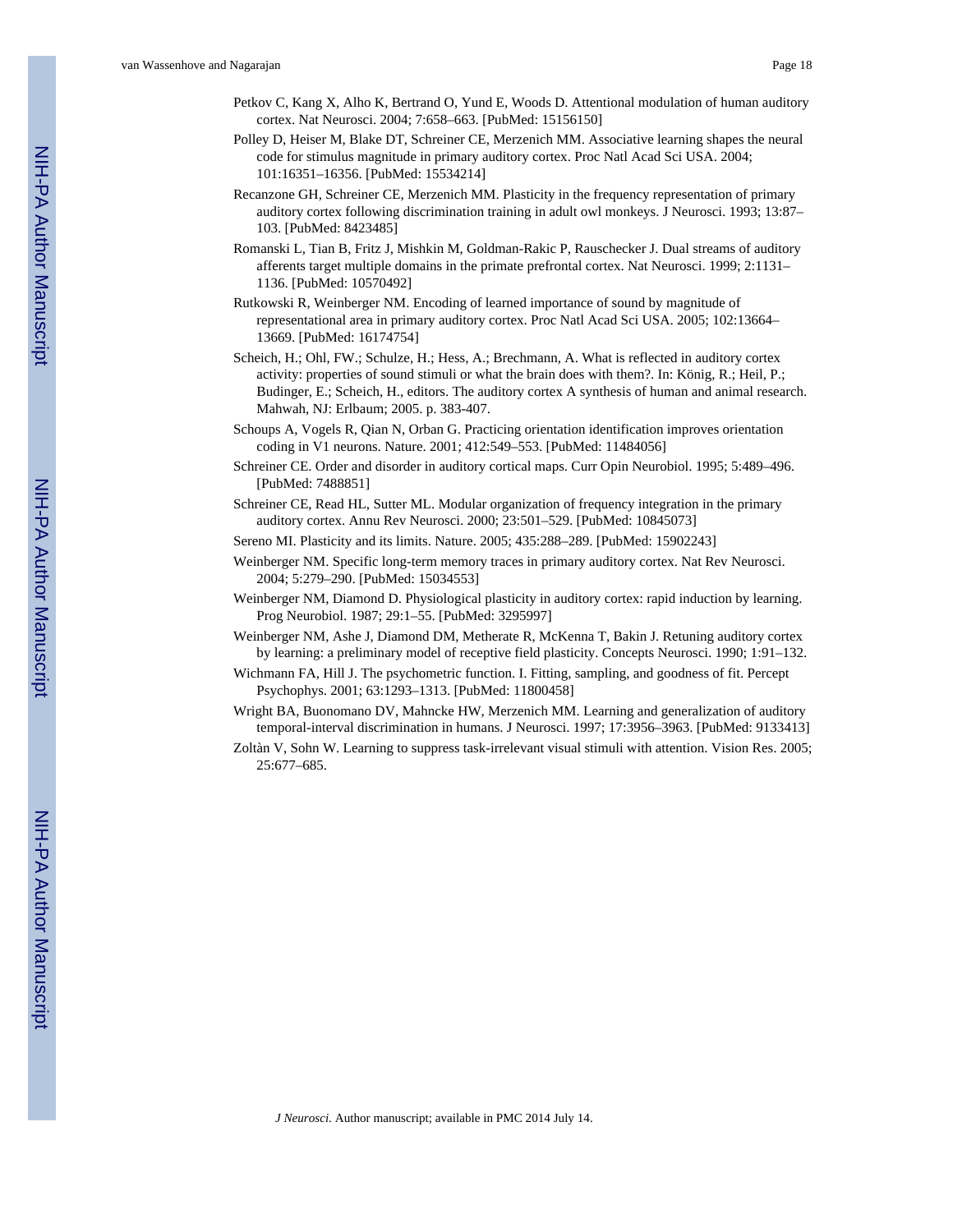

### **Figure 1.**

Psychometric curves and perceptual thresholds before and after training. Open symbols are pretraining performances (day 1), and filled symbols are posttraining performances (day 5). The bars correspond to the SEM across all participants  $(n = 9)$ . Perceptual improvements for the trained task (*a*, left) consist of an enhanced performance and decreased perceptual threshold  $(a, right)$ . In the untrained interval discrimination task  $(b)$ , a perceptual improvement was observed (left) but without significant threshold variation (right); in the frequency-discrimination task (*c*), no significant difference was observed between the pretraining and posttraining sessions with respect to performance (left) or perceptual threshold (right). Psychophysical results suggest a partial transfer of learning to the trained perceptual dimension (time) but not to the untrained dimension (frequency/pitch).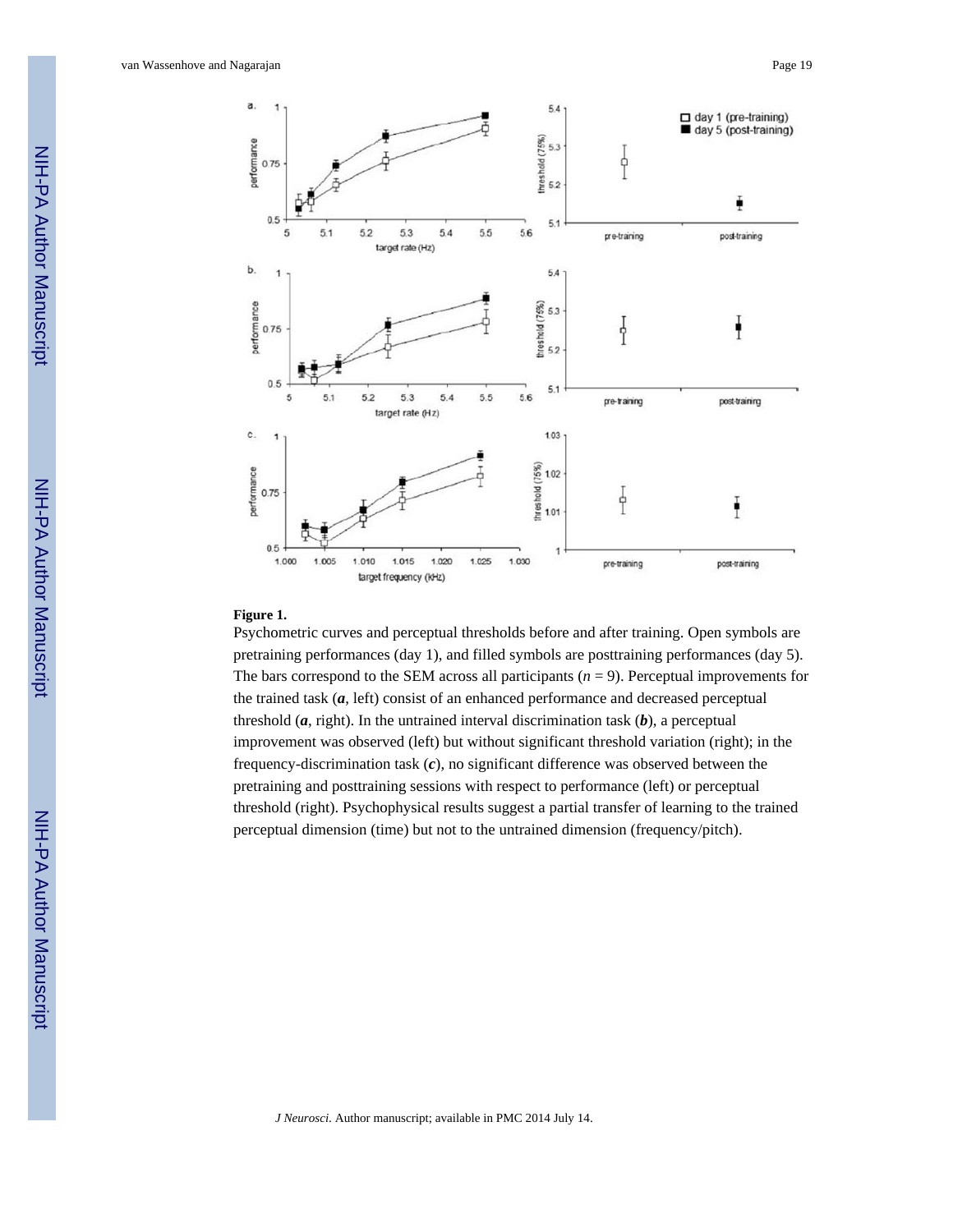van Wassenhove and Nagarajan Page 20



### **Figure 2.**

Quantification in sensor space of evoked magnetic fields. *a*, Typical evoked magnetic fields obtained for one participant in response to the BASE stimulus in the trained task, before (top) and after (bottom) training. Isocontour map distributions of the m100 (line) and m200 (dotted line) are also provided. Left-hemispheric sensors are blue, and right hemispheric sensors are green. *b*, Grand average RMS of the m100 (left) and m200 (right) before (filled bars) and after (striped bars) training for the BASE stimulus in the temporal rate modulation task (i.e., trained task). *c*, Grand average ratio of the posttraining RMS over the pretraining RMS for the m100 (top) and m200 (bottom) and for each hemisphere (left sensors are blue, and right sensors are green). Results from the trained task (*b, c*) show a significant bilateral increase of RMS for both m100 and m200. For detailed RMS analysis in control tasks, see Results.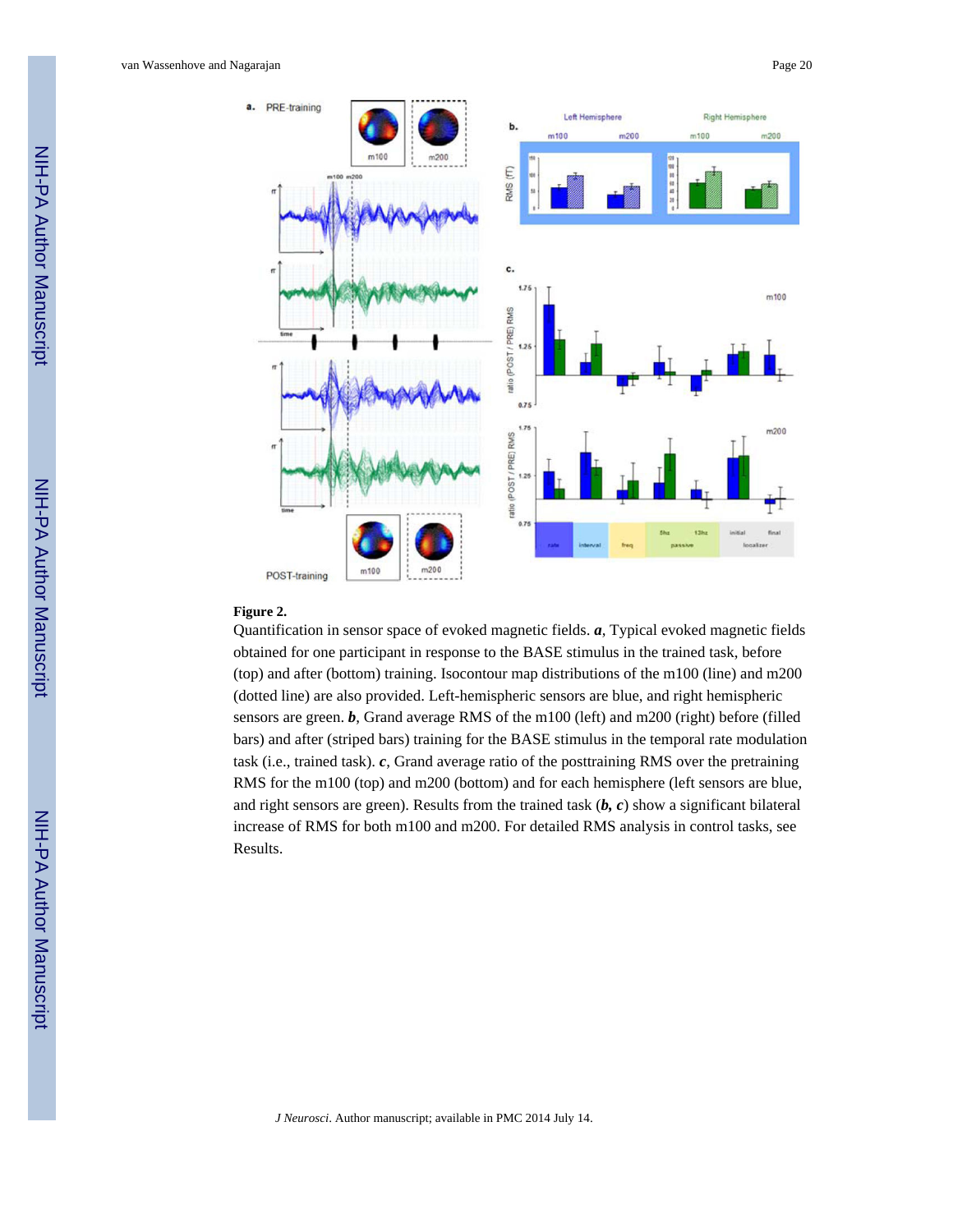

#### **Figure 3.**

Increased RMS to TARGET stimulus in the temporal rate discrimination task (trained task). The top depicts a typical individual's evoked magnetic fields obtained by averaging 20 trials in response to a TARGET stimulus. Right hemispheric sensors are green, and lefthemispheric sensors are blue. In *b*, the grand average normalized performance (i.e., the pretraining performance divided by the posttraining performance) is plotted in red as a function of the TARGET rate. Targets 3 and 4 showed the most perceptual improvement. The posttraining RMS observed in the second averaging time bin (i.e., from 250 to 500 ms after stimulus onset) was normalized to the pretraining RMS in the same time bin. Grand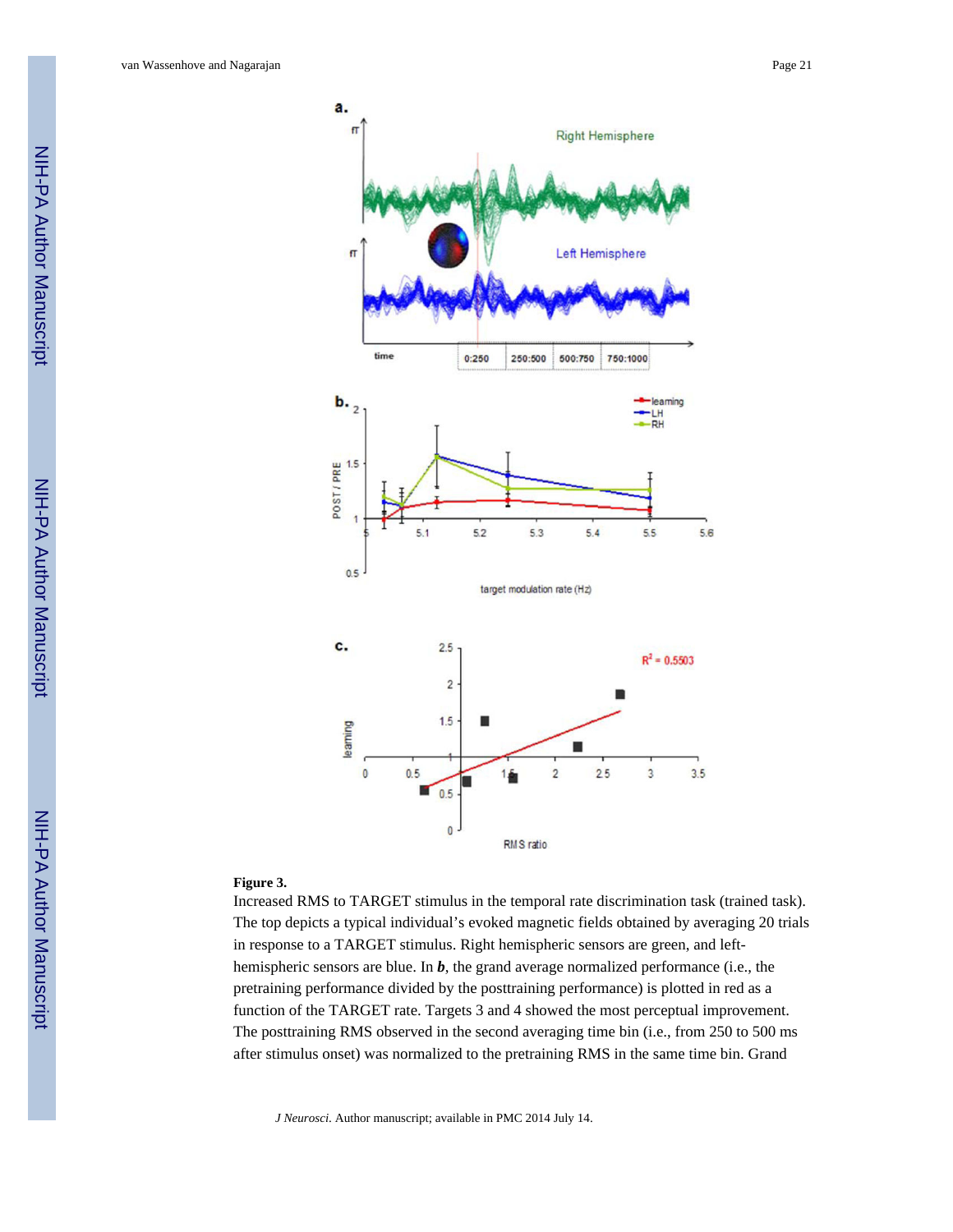van Wassenhove and Nagarajan Page 22

averages from the right hemispheric sensors (green) and the left-hemispheric sensors (blue) are plotted as a function of TARGET rate. The gain in RMS is observed mostly for targets 3 and 4. *c* reports a positive correlation (0.55) between the "gain in performance" and the "gain in RMS" for the fourth target. Such correlation was not obtained for the third target.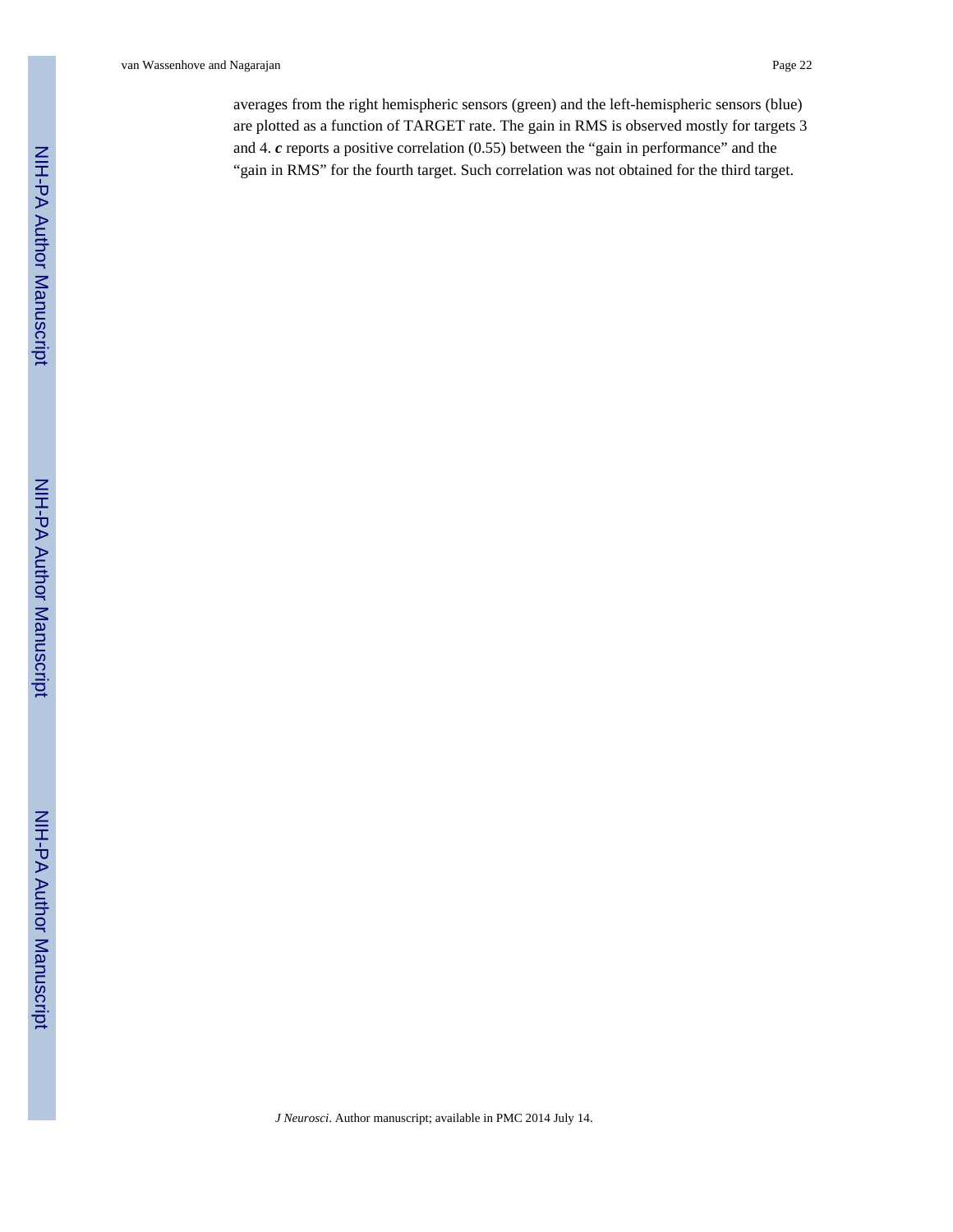

## **Figure 4.**

Spatiotemporal dipole fits before and after training. *a*, Dipole fits to the m100 obtained in response to the presentation of the initial localizer (1 kHz tone presented at the beginning of the MEG session) obtained in the pretraining and posttraining sessions. No significant difference was found in the location of the dipoles. *b*, Spatiotemporal dipole moment time series obtained for the left (top) and right (bottom) hemispheres, before (blue and green, respectively) and after (red) training. These spatiotemporal dipole moment time series were averaged across all nine participants, and the shaded gray areas report the SEMs. A significant increase of dipole moment in the posttraining session was observed in the right hemisphere but not in the left hemisphere. The following rate observed in the right hemisphere (i.e., increased dipole moment after the presentation of the tone) is absent in the left hemisphere.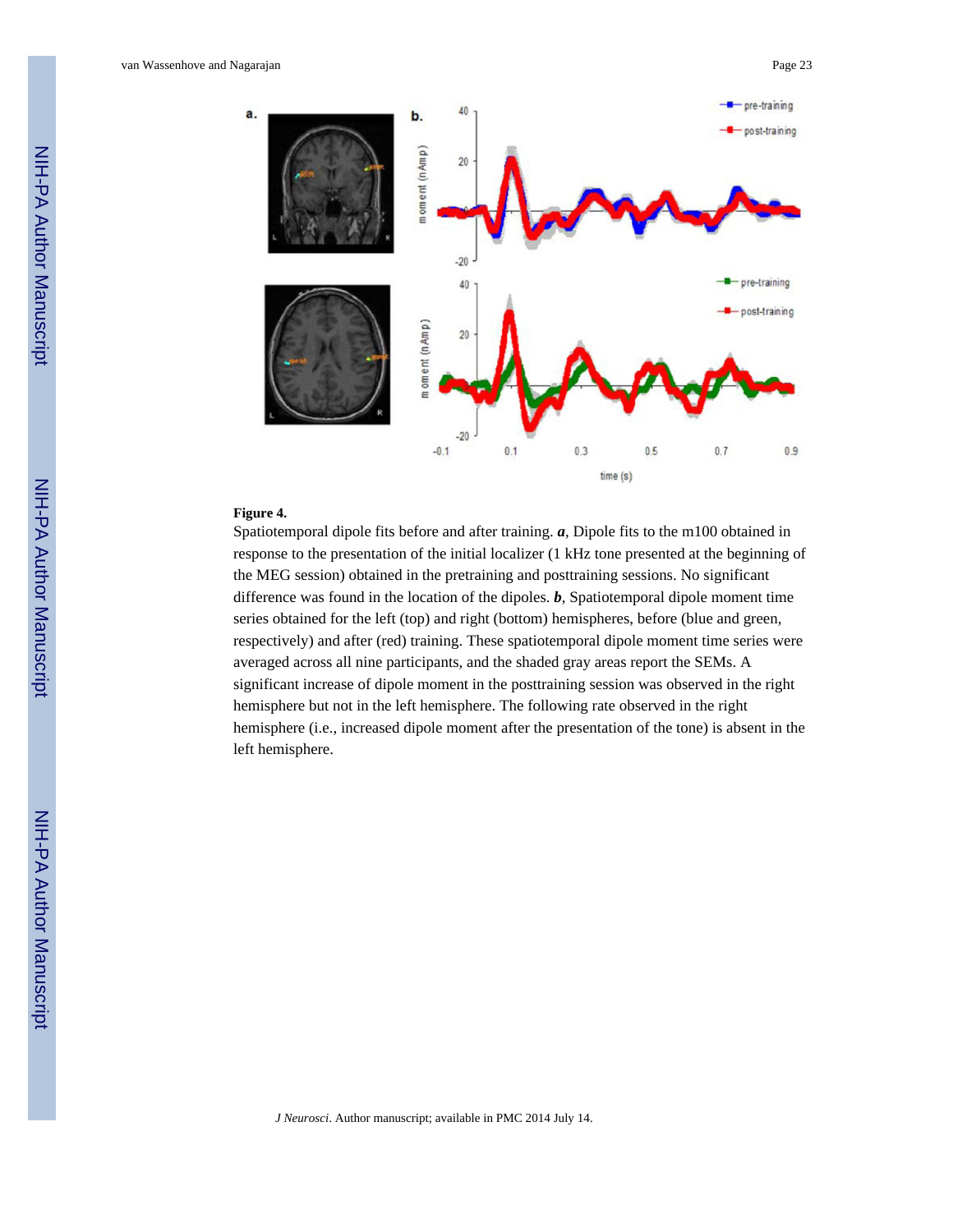

#### **Figure 5.**

Beam-forming source reconstruction of the auditory cortex response to the BASE stimulus before and after training. *a*, Sources of activation in a 60ms window surrounding the m100 peak in the left and right hemispheres, before (left panels) and after (right panels) training. *b*, Subtracting the pretraining activation from the posttraining activation in source space reveals a positive residual in both hemispheres (left-hemisphere data are in the left section of *b*, and right-hemisphere data are in the right section of *b*). This result converges with the RMS results obtained in sensor space (i.e., with the bilateral RMS increase of the auditory evoked responses). Note, however, that this analysis reveals residual activation in the left hemisphere, which was not seen with spatiotemporal dipole fit. *c*, The time course of the residual activation is confined to the m100 and m200, and the analysis was here limited to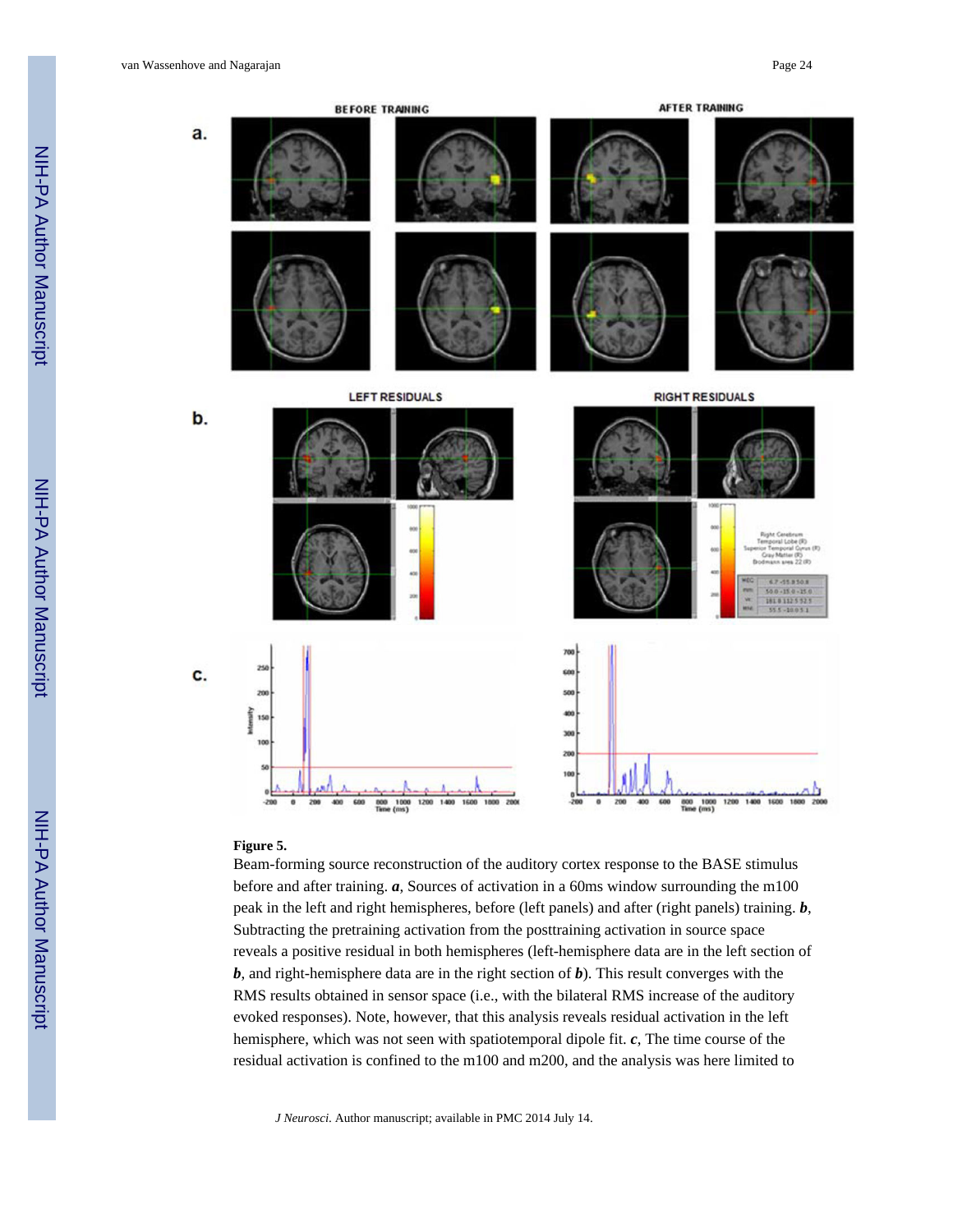van Wassenhove and Nagarajan Page 25

the m100 peak. The left (*c*) depicts the time course of activation in the left hemisphere, and the right (*c*) is the time course of activation in the right hemisphere. The red vertical lines delimit the time window used for source reconstruction.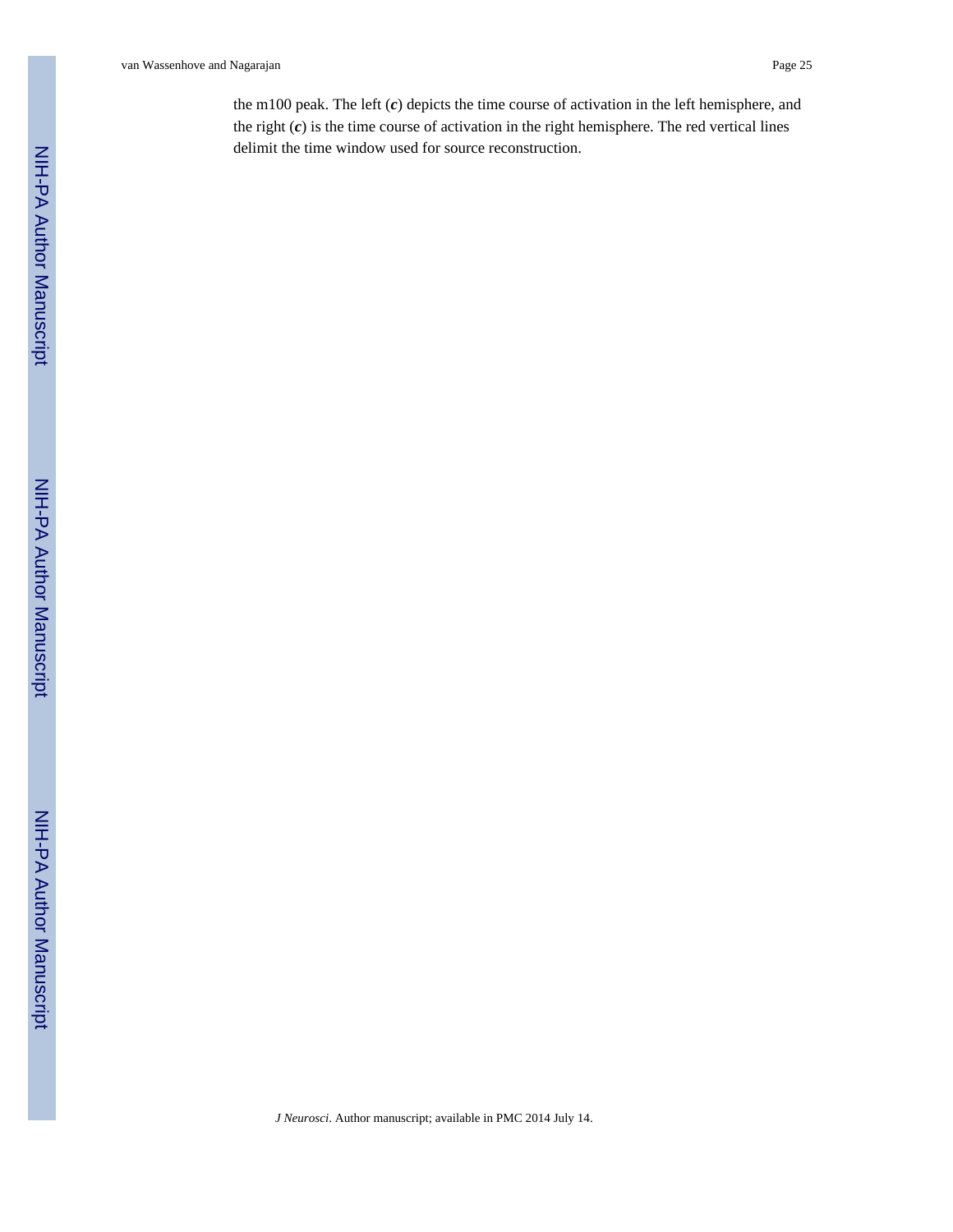

## **Figure 6.**

Induced residual high gamma activity (62–98 Hz) in the inferior frontal cortex after training. Time-frequency adaptive spatial filtering analysis was performed on four participants. Three of four participants shown here exhibited a consistent residual peak of activation in the contrast analysis, corresponding to an increased synchronization state in the high gamma band (62–98 Hz) when comparing the posttraining session with the pretraining session activation. Specifically, this residual was localized to the inferior frontal cortex (via MNI coordinate normalization procedure, the peak activation appears more specifically located in the inferior frontal gyrus for each participant).